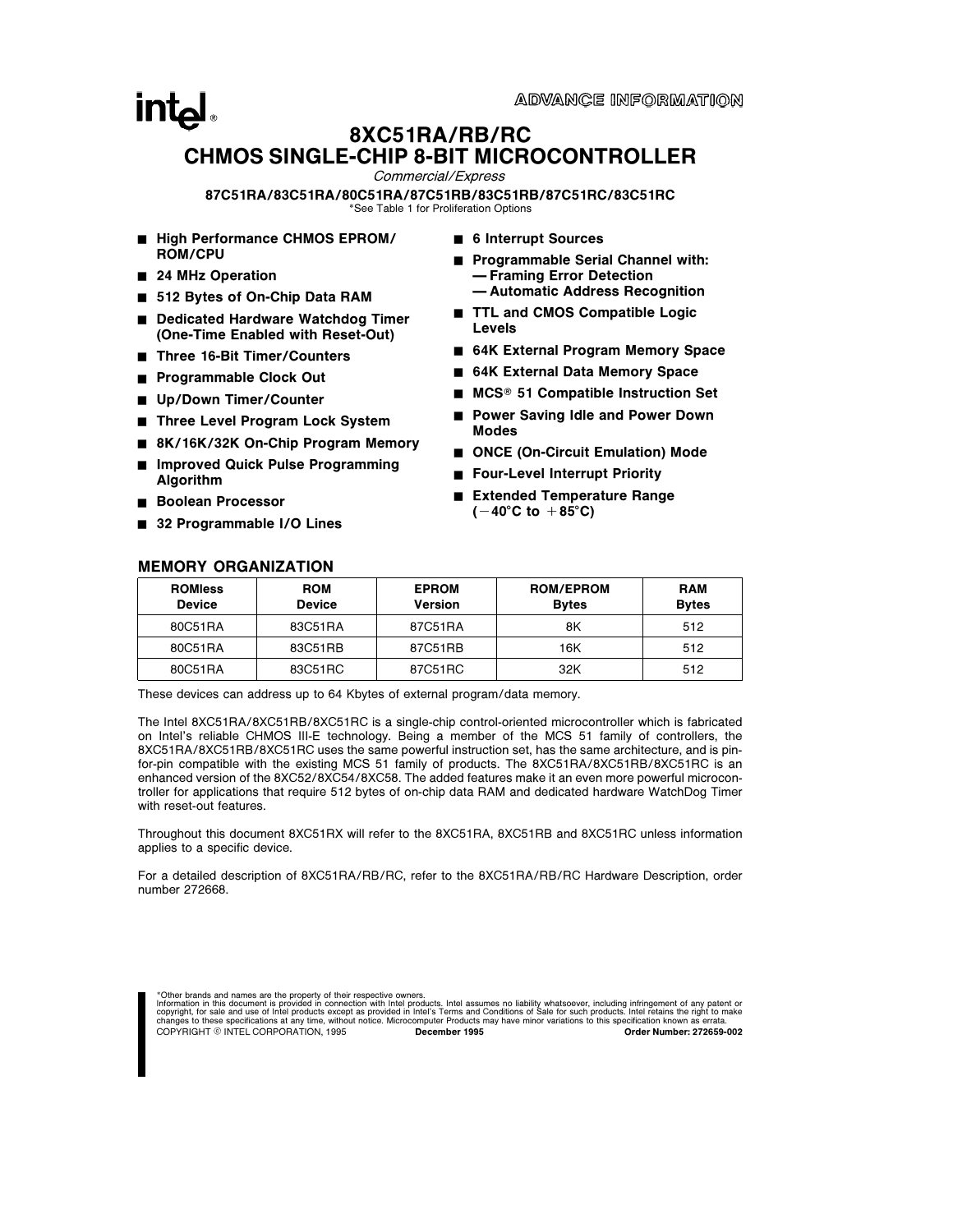

### Table 1. Proliferations Options

|         | Standard <sup>*1</sup> | -1 | $-20$ | $-24$ |
|---------|------------------------|----|-------|-------|
| 80C51RA | x                      | X  | X     | X     |
| 83C51RA | x                      | X  | X     | x     |
| 87C51RA | x                      | x  | X     | x     |
| 83C51RB | x                      | X  | Χ     | х     |
| 87C51RB | x                      | x  | x     | x     |
| 83C51RC | X                      | χ  | X     | x     |
| 87C51RC | v                      | χ  | x     |       |

#### NOTES:

| *1 3.5 MHz to 12 MHz: 5V $\pm$ 20%   |
|--------------------------------------|
| $-1$ 3.5 MHz to 16 MHz: 5V $\pm$ 20% |
| $-20$ 3.5 MHz to 20 MHz: 5V $+20\%$  |

-20 3.5 MHz to 20 MHz; 5V ± 20%<br>-24 3.5 MHz to 24 MHz; 5V ± 10%



Figure 1. 8XC51RX Block Diagram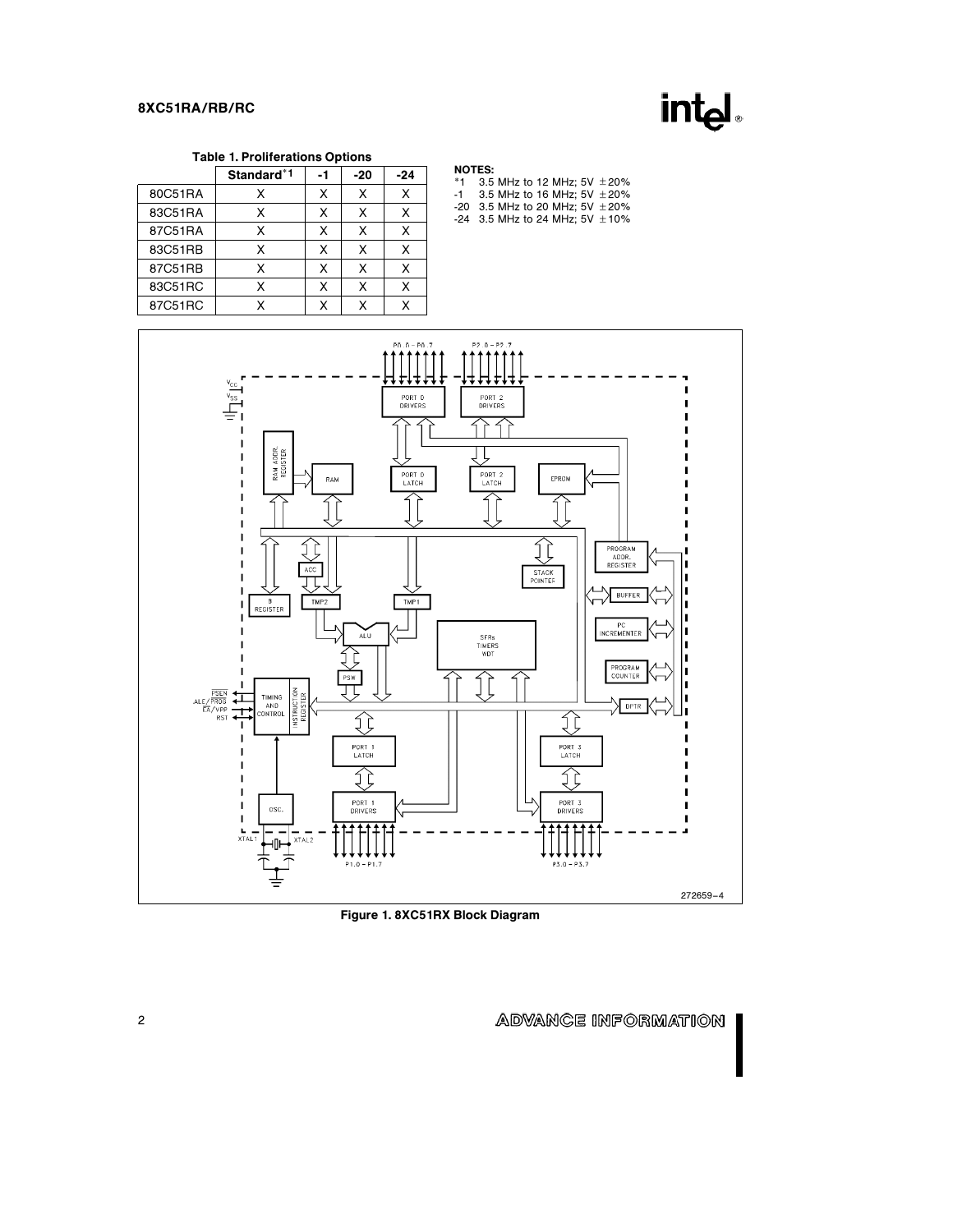# **intel**

#### 8XC51RA/RB/RC

# PROCESS INFORMATION

This device is manufactured on P629.5, a CHMOS III-E process. Additional process and reliability infor-mation is available in the *Intel® Quality System Handbook.*

# PACKAGES

| Part    | <b>Prefix</b><br>Package Type |                          |  |  |
|---------|-------------------------------|--------------------------|--|--|
| 8XC51RX | Р                             | 40-Pin Plastic DIP (OTP) |  |  |
| 8XC51RX | N                             | 44-Pin PLCC (OTP)        |  |  |
| 8XC51RX | S                             | 44-Pin QFP (OTP)         |  |  |



Figure 2. Pin Connections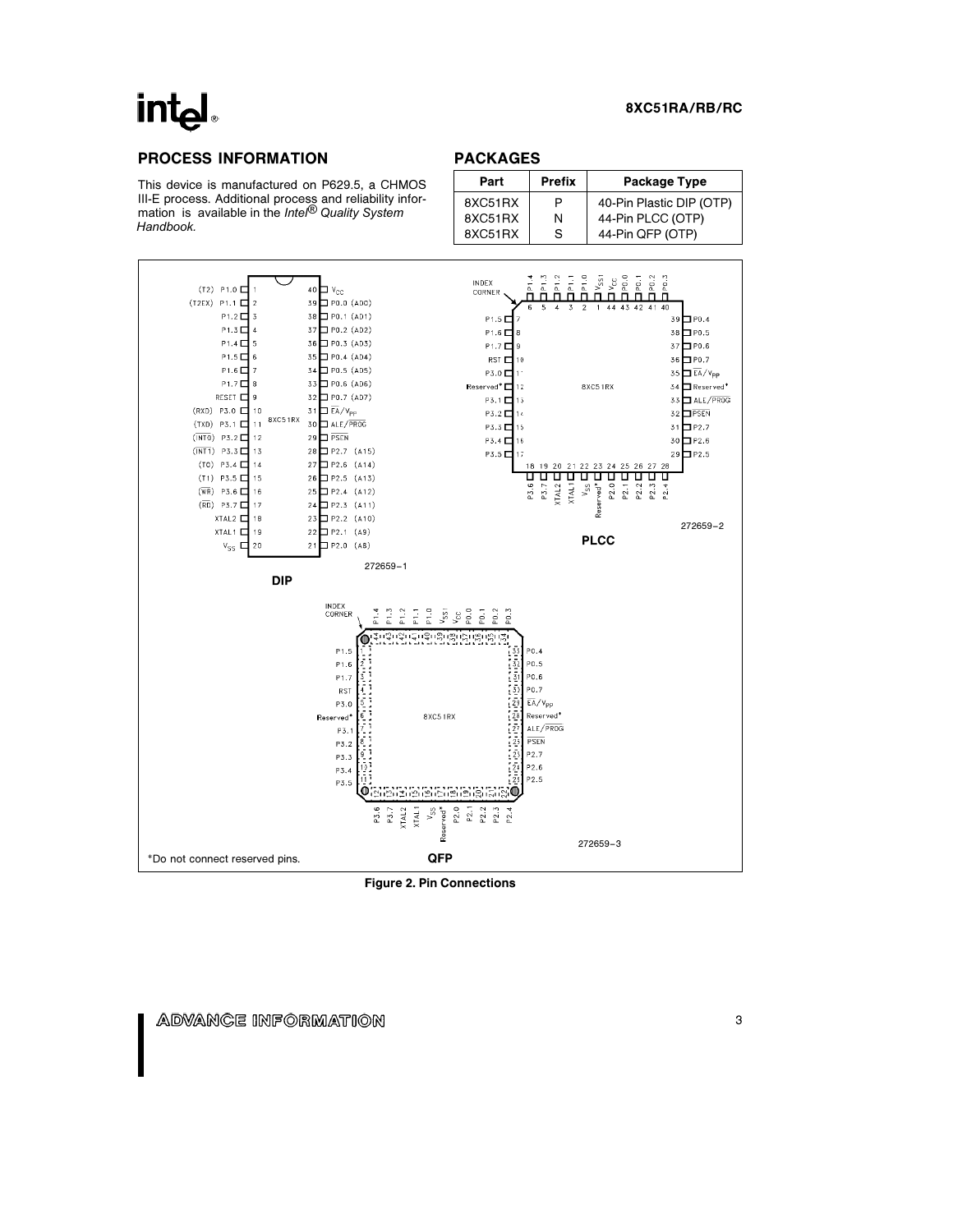#### PIN DESCRIPTIONS

V<sub>CC</sub>: Supply voltage.

V<sub>SS</sub>: Circuit ground.

V<sub>SS1</sub>: Secondary ground (not on DIP). Provided to reduce ground bounce and improve power supply by-passing.

#### NOTE:

This pin is not a substitute for the  $V_{SS}$  pin (pin 22). (Connection not necessary for proper operation.)

Port 0: Port 0 is an 8-bit, open drain, bidirectional I/O port. As an output port each pin can sink several LS TTL inputs. Port 0 pins that have 1's written to them float, and in that state can be used as high-impedance inputs.

Port 0 is also the multiplexed low-order address and data bus during accesses to external Program and Data Memory. In this application it uses strong internal pullups when emitting 1's, and can source and sink several LS TTL inputs.

Port 0 also receives the code bytes during EPROM programming, and outputs the code bytes during program verification. External pullup resistors are required during program verification.

Port 1: Port 1 is an 8-bit bidirectional I/O port with internal pullups. The Port 1 output buffers can drive LS TTL inputs. Port 1 pins that have 1's written to them are pulled high by the internal pullups, and in that state can be used as inputs. As inputs, Port 1 pins that are externally pulled low will source current  $(I<sub>IL</sub>$ , on the data sheet) because of the internal pullups.

In addition, Port 1 serves the functions of the following special features of the 8XC51RX:

| Port Pin         | <b>Alternate Function</b>                                               |
|------------------|-------------------------------------------------------------------------|
| P <sub>1.0</sub> | T2 (External Count Input to Timer/<br>Counter 2), Clock-Out             |
| P <sub>1.1</sub> | T2EX (Timer/Counter 2 Capture/<br>Reload Trigger and Direction Control) |

Port 1 receives the low-order address bytes during EPROM programming and verifying.

Port 2: Port 2 is an 8-bit bidirectional I/O port with internal pullups. The Port 2 output buffers can drive



LS TTL inputs. Port 2 pins that have 1's written to them are pulled high by the internal pullups, and in that state can be used as inputs. As inputs, Port 2 pins that are externally pulled low will source current  $(I_{|L}$ , on the data sheet) because of the internal pullups.

Port 2 emits the high-order address byte during fetches from external Program Memory and during accesses to external Data Memory that use 16-bit addresses (MOVX @DPTR). In this application it uses strong internal pullups when emitting 1's. During accesses to external Data Memory that use 8-bit addresses (MOVX @Ri), Port 2 emits the contents of the P2 Special Function Register.

Some Port 2 pins receive the high-order address bits during EPROM programming and program verification.

Port 3: Port 3 is an 8-bit bidirectional I/O port with internal pullups. The Port 3 output buffers can drive LS TTL inputs. Port 3 pins that have 1's written to them are pulled high by the internal pullups, and in that state can be used as inputs. As inputs, Port 3 pins that are externally pulled low will source current  $(I<sub>IL</sub>$ , on the data sheet) because of the pullups.

Port 3 also serves the functions of various special features of the 8051 Family, as listed below:

| Port Pin | <b>Alternate Function</b>                       |
|----------|-------------------------------------------------|
| P3.0     | RXD (serial input port)                         |
| P3.1     | TXD (serial output port)                        |
| P3.2     | $\overline{\text{INT0}}$ (external interrupt 0) |
| P3.3     | $\overline{\text{INT1}}$ (external interrupt 1) |
| P3.4     | T0 (Timer 0 external input)                     |
| P3.5     | T1 (Timer 1 external input)                     |
| P3.6     | WR (external data memory write strobe)          |
| P3.7     | RD (external data memory read strobe)           |

RST: Reset I/O. A high on this pin for two machine cycles while the oscillator is running resets the device. The port pins will be driven to their reset condition when a minimum  $V_{\text{IHI}}$  voltage is applied whether the oscillator is running or not. An internal pulldown resistor permits a power-on reset with only a capacitor connected to  $V_{CC}$ . After a WatchDog Timer overflow, this RST pin will drive an output high pulse at a minimum  $V_{OH2}$  for 96 x  $T_{OSC}$  duration while the internal reset signal is active.

ALE: Address Latch Enable output pulse for latching the low byte of the address during accesses to ex-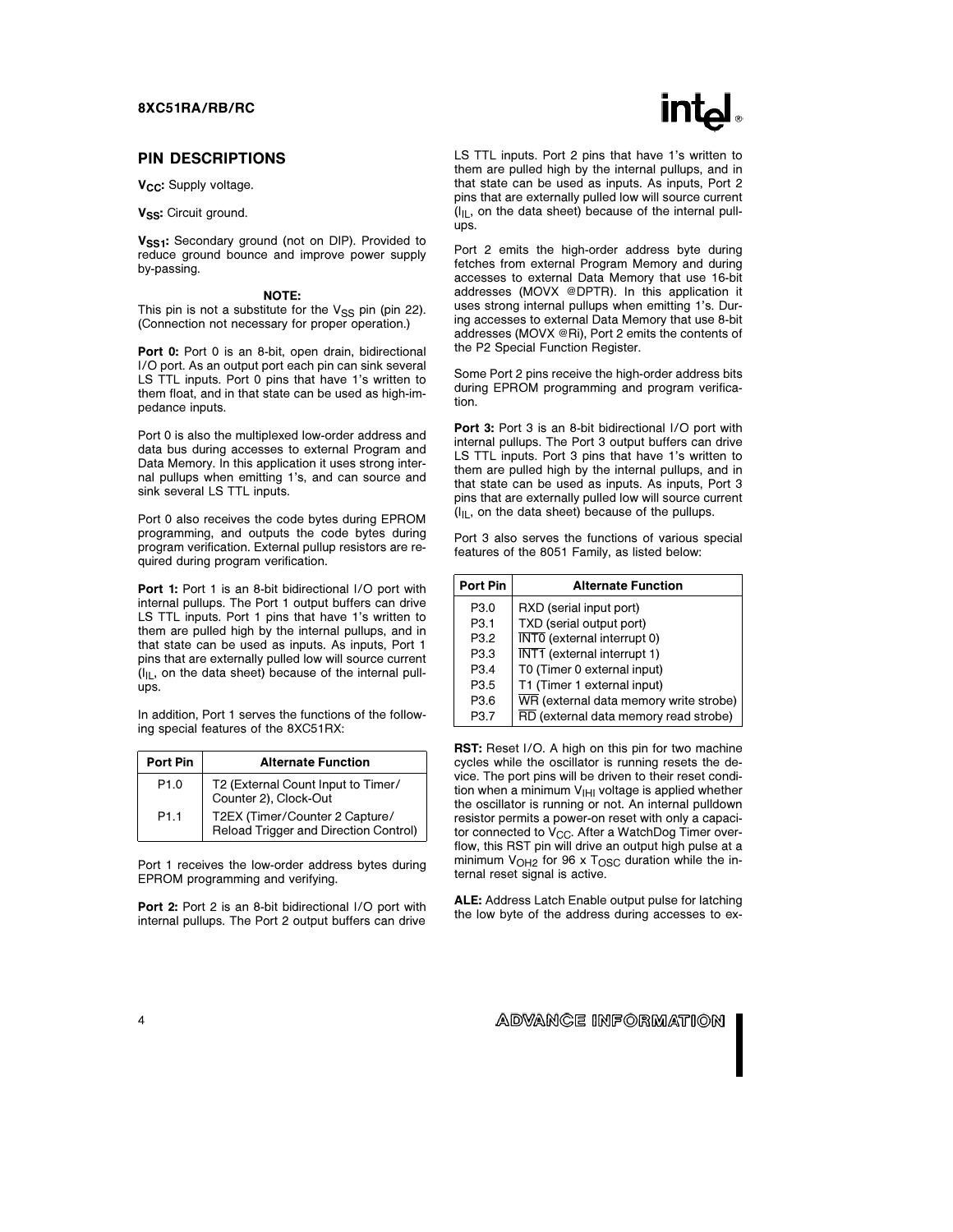ternal memory. This pin (ALE/PROG) is also the program pulse input during EPROM programming for the 87C51RX.

In normal operation ALE is emitted at a constant rate of  $\frac{1}{6}$  the oscillator frequency, and may be used for external timing or clocking purposes. Note, however, that one ALE pulse is skipped during each access to external Data Memory.

If desired, ALE operation can be disabled by setting bit 0 of SFR location 8EH. With this bit set, the pin is weakly pulled high. However, the ALE disable feature will be suspended during a MOVX or MOVC instruction, idle mode, power down mode and ICE mode. The ALE disable feature will be terminated by reset. When the ALE disable feature is suspended or terminated, the ALE pin will no longer be pulled up weakly. Setting the ALE-disable bit has no affect if the microcontroller is in external execution mode.

Throughout the remainder of this data sheet, ALE will refer to the signal coming out of the ALE/PROG pin, and the pin will be referred to as the ALE/PROG pin.

**PSEN:** Program Store Enable is the read strobe to external Program Memory.

When the 8XC51RX is executing code from external Program Memory, PSEN is activated twice each machine cycle, except that two PSEN activations are skipped during each access to external Data Memory.

 $\overline{EA}/V_{\text{PP}}$ : External Access enable.  $\overline{EA}$  must be strapped to VSS in order to enable the device to fetch code from external Program Memory locations 0000H to 0FFFFH. Note, however, that if any of the Lock bits are programmed,  $\overline{EA}$  will be internally latched on reset.

 $\overline{EA}$  should be strapped to V<sub>CC</sub> for internal program executions.

This pin also receives the programming supply voltage (V<sub>PP</sub>) during EPROM programming.

XTAL1: Input to the inverting oscillator amplifier.

XTAL2: Output from the inverting oscillator amplifier.

#### OSCILLATOR CHARACTERISTICS

XTAL1 and XTAL2 are the input and output, respectively, of a inverting amplifier which can be config-

#### 8XC51RA/RB/RC

ured for use as an on-chip oscillator, as shown in Figure 3. Either a quartz crystal or ceramic resonator may be used. More detailed information concerning the use of the on-chip oscillator is available in Application Note AP-155, ''Oscillators for Microcontrollers'', Order No. 230659.



Figure 3. Oscillator Connections

To drive the device from an external clock source, XTAL1 should be driven, while XTAL2 floats, as shown in Figure 4. There are no requirements on the duty cycle of the external clock signal, since the input to the internal clocking circuitry is through a divide-by-two flip-flop, but minimum and maximum high and low times specified on the data sheet must be observed.

An external oscillator may encounter as much as a 100 pF load at XTAL1 when it starts up. This is due to interaction between the amplifier and its feedback capacitance. Once the external signal meets the  $V_{IL}$ and  $V_{\text{IH}}$  specifications the capacitance will not exceed 20 pF.



Figure 4. External Clock Drive Configuration

#### IDLE MODE

The user's software can invoke the Idle Mode. When the microcontroller is in this mode, power consumption is reduced. The Special Function Registers and the onboard RAM retain their values during Idle, but the processor stops executing instructions. Idle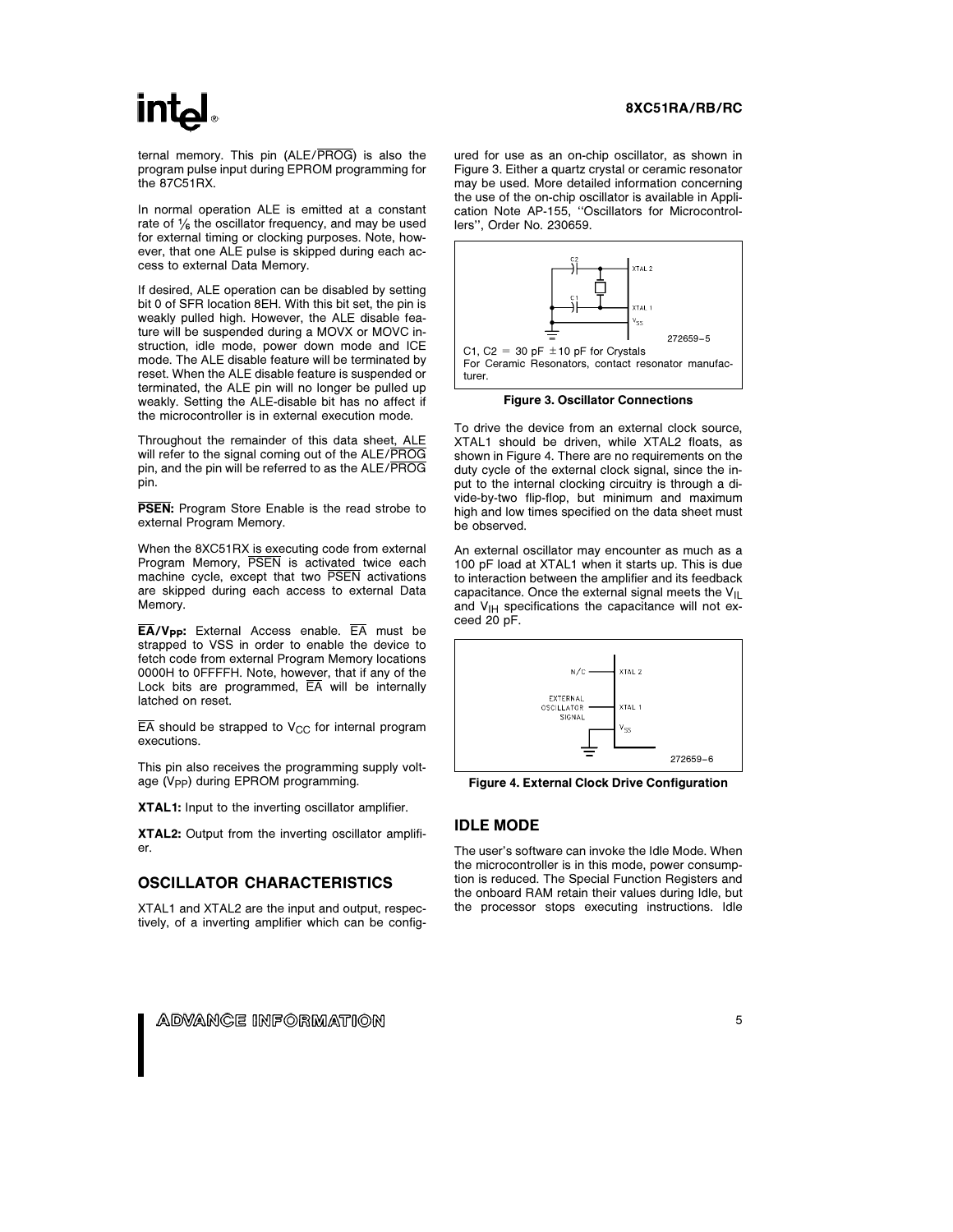

| Mode       | Program<br><b>Memory</b> | <b>ALE</b> | <b>PSEN</b> | PORT <sub>0</sub> | PORT <sub>1</sub> | PORT <sub>2</sub> | PORT <sub>3</sub> |
|------------|--------------------------|------------|-------------|-------------------|-------------------|-------------------|-------------------|
| Idle       | Internal                 |            |             | Data              | Data              | Data              | Data              |
| Idle       | External                 |            |             | Float             | Data              | Address           | Data              |
| Power Down | Internal                 | 0          | 0           | Data              | Data              | Data              | Data              |
| Power Down | External                 | 0          | 0           | Float             | Data              | Data              | Data              |

Table 2. Status of the External Pins during Idle and Power Down

Mode will be exited if the chip is reset or if an enabled interrupt occurs.

## POWER DOWN MODE

To save even more power, a Power Down mode can be invoked by software. In this mode, the oscillator is stopped and the instruction that invoked Power Down is the last instruction executed. The on-chip RAM and Special Function Registers retain their values until the Power Down mode is terminated.

On the 8XC51RX either a hardware reset or an external interrupt can cause an exit from Power Down. Reset redefines all the SFRs but does not change the on-chip RAM. An external interrupt allows both the SFRs and on-chip RAM to retain their values.

To properly terminate Power Down, the reset or external interrupt should not be executed before  $V_{CC}$  is restored to its normal operating level, and must be held active long enough for the oscillator to restart and stabilize (normally less than 10 ms).

With an external interrupt, INT0 and INT1 must be enabled and configured as level-sensitive. Holding the pin low restarts the oscillator but bringing the pin back high completes the exit. Once the interrupt is serviced, the next instruction to be executed after RETI will be the one following the instruction that put the device into Power Down.

#### DEDICATED HARDWARE WATCHDOG TIMER (One-Time Enabled with Reset-Out)

The 8XC51RX contains a dedicated WatchDog Timer (WDT) to allow recovery from software or hard-

#### NOTE:

ware upset. WDT is disabled upon power-up. To enable the WDT, user must write 1EH and E1H in sequence to WDTRST Special Function Register. Once the WDT is enabled, the 14-bit counter will increment every machine cycle. While the oscillator is running, the WDT will be incrementing and cannot be disabled. The counter is reset by writing 1EH and E1H in sequence to the WDTRST. If the counter is not reset before it reaches 3FFFH (16383D), the chip will be forced into reset sequence and the WDT will be disabled as upon power-up. During this reset, the chip will drive an output Reset-High pulse for the duration of 96 x  $T<sub>OSC</sub>$  at the RST pin. The duration of the Reset-High pulse works out to 6.00  $\mu$ s @ 16 MHz.

While in the Idle mode the WDT continues to count. If the user does not wish to exit the Idle mode with a reset, then the processor must periodically ''woken up'' to service the WDT. In Power Down mode, the WDT stops counting and holds its current value.

#### DESIGN CONSIDERATION

- The window on the D87C51RX must be covered by an opaque label. Otherwise, the DC and AC characteristics may not be met, and the device may be functionally impaired.
- When the idle mode is terminated by a hardware reset, the device normally resumes program execution, from where it left off, up to two machine cycles before the internal reset algorithm takes control. On-chip hardware inhibits access to internal RAM in this event, but access to the port pins is not inhibited. To eliminate the possibility of an unexpected write when Idle is terminated by reset, the instruction following the one that invokes Idle should not be one that writes to a port pin or to external memory.

For more detailed information on the reduced power modes refer to current Embedded Microcontrollers and Processors Handbook Volume I, (Order No. 270645) and Application Note AP-252 (Embedded Applications Handbook, Order No. 270648), ''Designing with the 80C51BH.''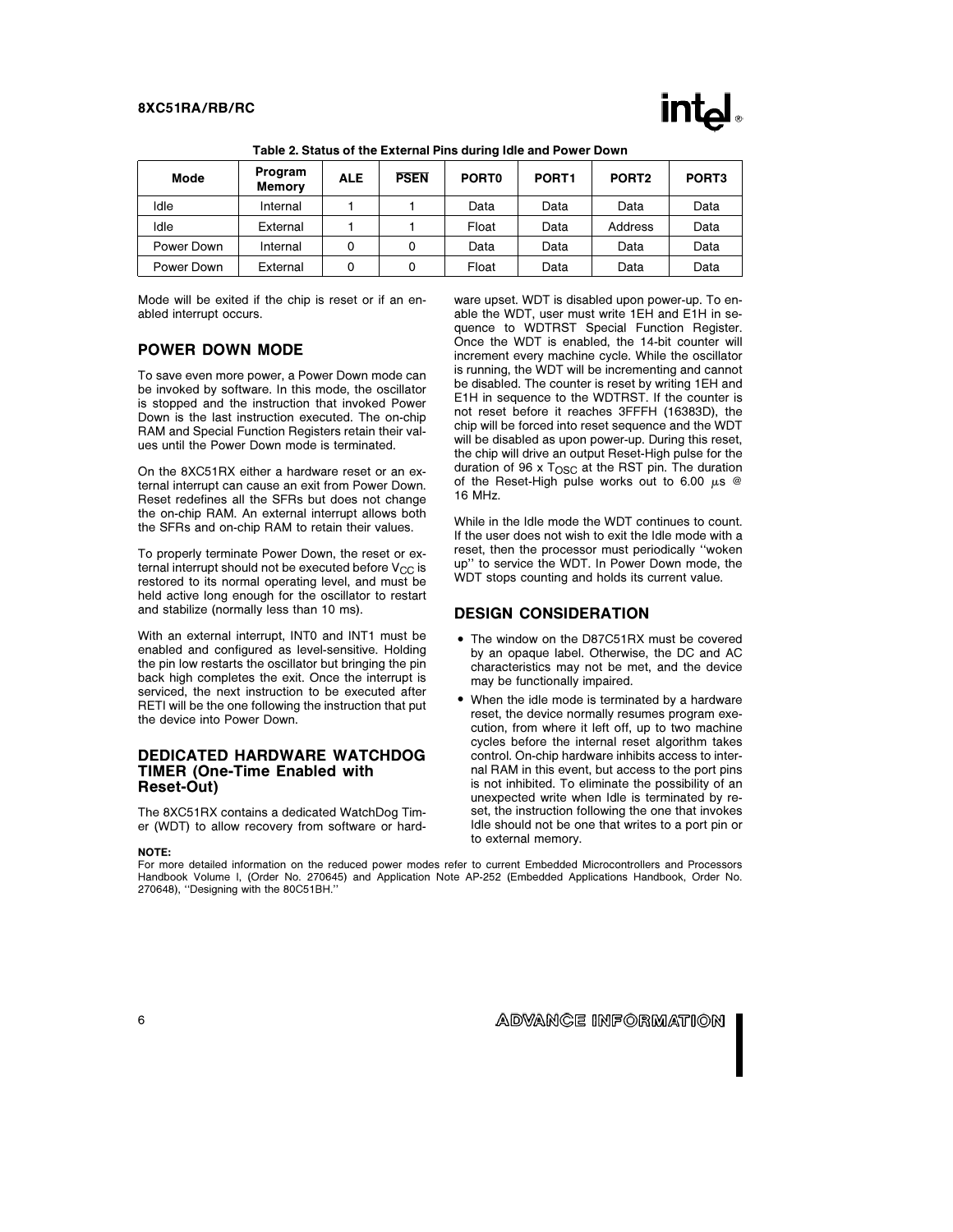# **intal**

# ONCE MODE

The ONCE (''On-Circuit Emulation'') Mode facilitates testing and debugging of systems using the 8XC51RX without the 8XC51RX having to be removed from the circuit. The ONCE Mode is invoked by:

- 1) Pull ALE low while the device is in reset and PSEN is high;
- 2) Hold ALE low as RST is deactivated.

While the device is in ONCE Mode, the Port 0 pins float and the other port pins and ALE and PSEN are weakly pulled high. The oscillator circuit remains active. While the 8XC51RX is in this mode, an emulator or test CPU can be used to drive the circuit. Normal operation is restored when a normal reset is applied.

# 8XC51RX EXPRESS

The Intel EXPRESS system offers enhancements to the operational specifications of the MCS 51 family of microcontrollers. These EXPRESS products are designed to meet the needs of those applications whose operating requirements exceed commercial standards.

The EXPRESS program includes the commercial standard temperature range with burn-in and an extended temperature range with or without burn-in.

With the commercial standard temperature range, operational characteristics are guaranteed over the temperature range of 0°C to  $+70^{\circ}$ C. With the extended temperature range option, operational characteristics are quaranteed over the range of  $-40^{\circ}$ C to  $+85^{\circ}$ C.

The optional burn-in is dynamic for a minimum time of 168 hours at 125°C with  $V_{CC} = 6.9V \pm 0.25V$ , following guidelines in MIL-STD-883, Method 1015.

Package types and EXPRESS versions are identified by a one- or two-letter prefix to the part number. The prefixes are listed in Table 3.

For the extended temperature range option, this data sheet specifies the parameters which deviate from their commercial temperature range limits.

| <b>Prefix</b> | Temperature<br>Package<br><b>Type</b><br>Range |            | Burn-In |  |  |  |  |
|---------------|------------------------------------------------|------------|---------|--|--|--|--|
| P             | Plastic                                        | Commercial | No      |  |  |  |  |
| N             | <b>PLCC</b>                                    | Commercial | No      |  |  |  |  |
| S             | QFP                                            | Commercial | No      |  |  |  |  |
| TP            | Plastic                                        | Extended   | No      |  |  |  |  |
| ΤN            | <b>PLCC</b>                                    | Extended   | No      |  |  |  |  |
| TS            | QFP                                            | Extended   | No      |  |  |  |  |
| LP            | Plastic                                        | Extended   | Yes     |  |  |  |  |
| LN            | <b>PLCC</b>                                    | Extended   | Yes     |  |  |  |  |
| LS            | QFP                                            | Extended   | Yes     |  |  |  |  |

# Table 3. Prefix Identification

#### NOTE:

Contact distributor or local sales office to match EXPRESS prefix with proper device.

#### EXAMPLES:

P80C51RA indicates 80C51RA in a plastic package and specified for commercial temperature range, without burn-in. TS87C51RC indicates 87C51RC in a QFP package and specified for extended temperature range, without burn-in.

# 8XC51RA/RB/RC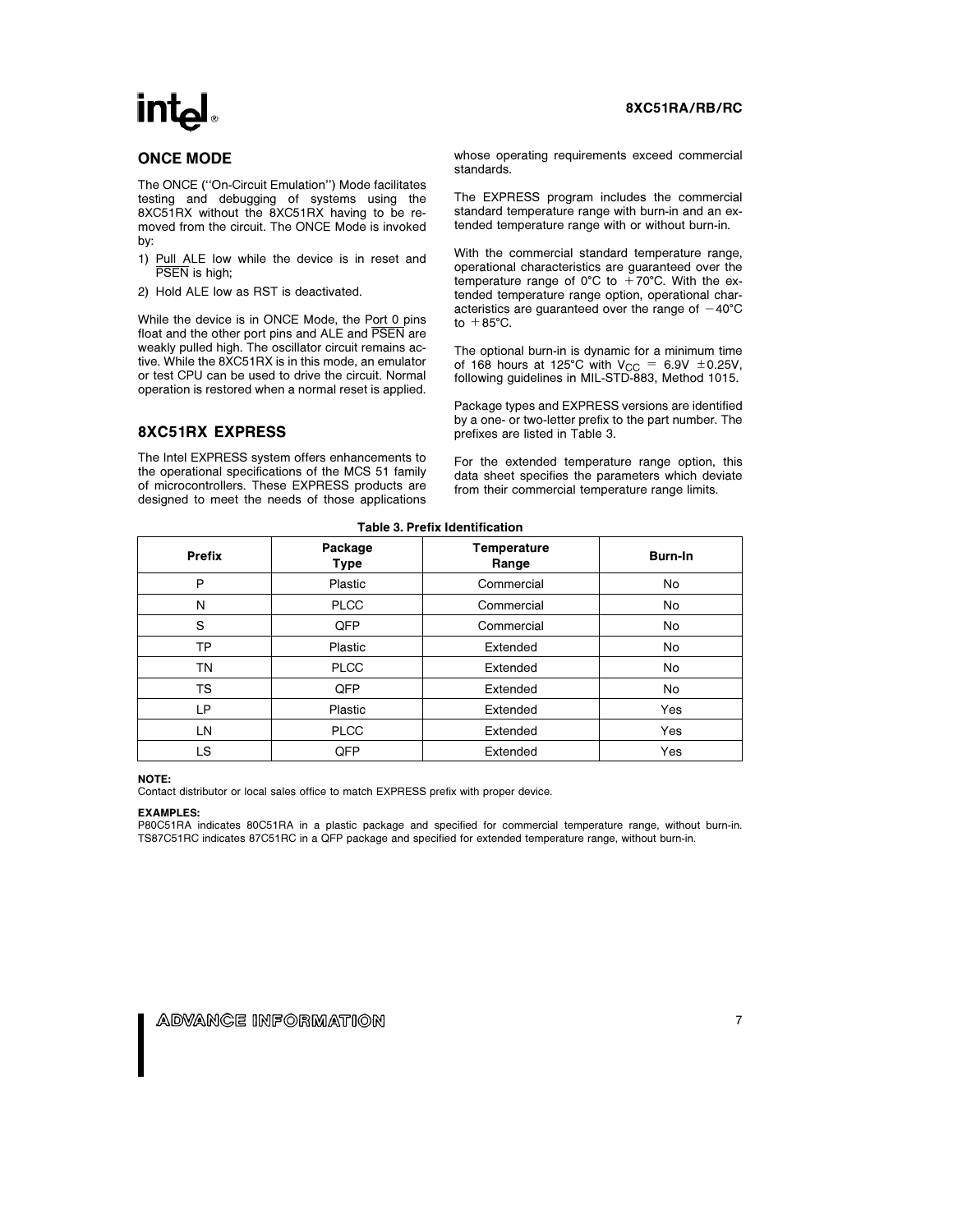

# ABSOLUTE MAXIMUM RATINGS\*

| Ambient Temperature Under Bias $. -40^{\circ}$ C to $+85^{\circ}$ C                                    |
|--------------------------------------------------------------------------------------------------------|
| Storage Temperature $\dots\dots\dots -65^{\circ}C$ to $+150^{\circ}C$                                  |
| Voltage on EA/V <sub>PP</sub> Pin to $V_{SS}$ 0V to $+13.0V$                                           |
| Voltage on Any Other Pin to $V_{SS}$ -0.5V to +6.5V                                                    |
|                                                                                                        |
| Power Dissipation1.5W<br>(based on PACKAGE heat transfer limitations, not<br>device power consumption) |

NOTICE: This data sheet contains information on products in the sampling and initial production phases of development. The specifications are subject to change without notice. Verify with your local Intel Sales office that you have the latest data sheet before finalizing a design.

\*WARNING: Stressing the device beyond the ''Absolute Maximum Ratings'' may cause permanent damage. These are stress ratings only. Operation beyond the ''Operating Conditions'' is not recommended and extended exposure beyond the ''Operating Conditions'' may affect device reliability.

| Symbol         | <b>Description</b>                                                              | Min                      | Max                  | <b>Units</b>                                         |
|----------------|---------------------------------------------------------------------------------|--------------------------|----------------------|------------------------------------------------------|
| $T_A$          | Ambient Temperature Under Bias<br>Commercial<br><b>Express</b>                  | 0<br>$-40$               | $+70$<br>$+85$       | °C<br>°C                                             |
| $V_{\rm CC}$   | <b>Supply Voltage</b><br>All Others<br>8XC51RX-24                               | 4.0<br>4.5               | 6.0<br>5.5           | v<br>v                                               |
| $f_{\rm{OSC}}$ | <b>Oscillator Frequency</b><br>8XC51RX<br>8XC51RX-1<br>8XC51RX-20<br>8XC51RX-24 | 3.5<br>3.5<br>3.5<br>3.5 | 12<br>16<br>20<br>24 | <b>MHz</b><br><b>MHz</b><br><b>MHz</b><br><b>MHz</b> |

# OPERATING CONDITIONS

#### DC CHARACTERISTICS (Over Operating Conditions)

All parameter values apply to all devices unless otherwise indicated.

| Symbol           | <b>Parameter</b>                                                   | Min                    | Typ<br>(Note 4) | Max                     | Unit | <b>Test Conditions</b>                 |
|------------------|--------------------------------------------------------------------|------------------------|-----------------|-------------------------|------|----------------------------------------|
| $V_{IL}$         | Input Low Voltage                                                  | $-0.5$                 |                 | $0.2 V_{\rm GC}$ $-0.1$ | v    |                                        |
| $V_{IL1}$        | Input Low Voltage EA                                               | 0                      |                 | 0.2 $V_{\rm CC}$ – 0.3  | v    |                                        |
| V <sub>IH</sub>  | Input High Voltage<br>(Except XTAL1, RST)                          | $0.2 V_{\rm CC} + 0.9$ |                 | $V_{\rm CC} + 0.5$      | v    |                                        |
| V <sub>1H1</sub> | Input High Voltage<br>(XTAL1, RST)                                 | $0.7 V_{C}$            |                 | $V_{\rm GC} + 0.5$      | v    |                                        |
| V <sub>OL</sub>  | Output Low Voltage (Note 5)<br>(Ports 1, 2 and 3)                  |                        |                 | 0.3                     | V    | $I_{\Omega I} = 100 \mu A$ (Note 1)    |
|                  |                                                                    |                        |                 | 0.45                    | v    | $I_{OL} = 1.6 \text{ mA}$ (Note 1)     |
|                  |                                                                    |                        |                 | 1.0                     | V    | $I_{\Omega} = 3.5 \text{ mA}$ (Note 1) |
| V <sub>OL1</sub> | Output Low Voltage (Note 5)                                        |                        |                 | 0.3                     | V    | $I_{\Omega I}$ = 200 $\mu$ A (Note 1)  |
|                  | (Port 0, ALE, PSEN)                                                |                        |                 | 0.45                    | v    | $I_{OL}$ = 3.2 mA (Note 1)             |
|                  |                                                                    |                        |                 | 1.0                     | V    | $I_{\Omega I}$ = 7.0 mA (Note 1)       |
| V <sub>OH</sub>  | Output High Voltage<br>(Ports 1, 2 and 3, ALE, $\overline{PSEN}$ ) | $V_{\rm CC}$ – 0.3     |                 |                         | v    | $I_{OH} = -10 \mu A$                   |
|                  |                                                                    | $V_{\rm CC}$ - 0.7     |                 |                         | V    | $I_{OH} = -30 \mu A$                   |
|                  |                                                                    | $V_{\rm CC}$ – 1.5     |                 |                         | V    | $I_{OH} = -60 \mu A$                   |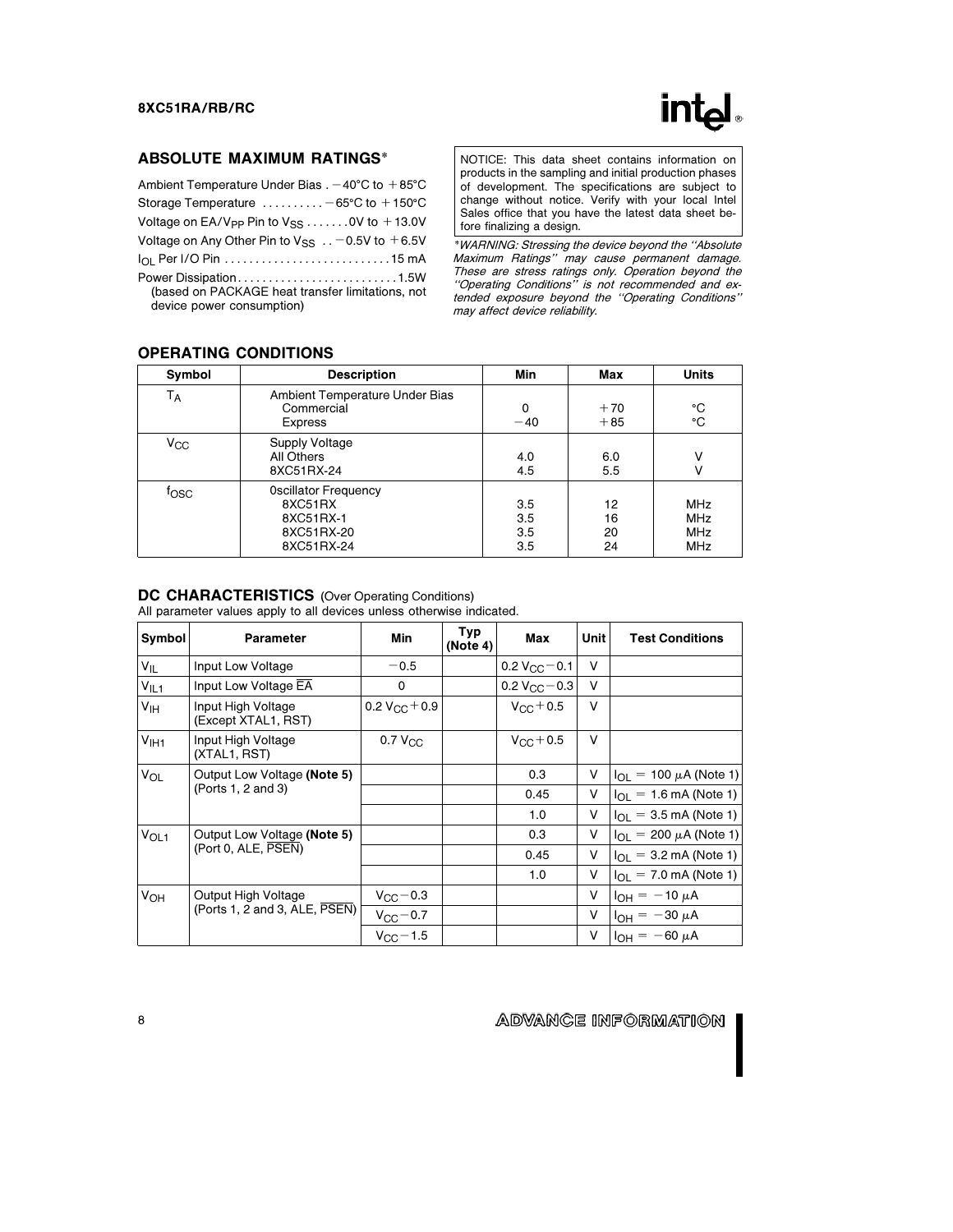# **intel**

#### DC CHARACTERISTICS (Over Operating Conditions) (Continued) All parameter values apply to all devices unless otherwise indicated.

| Symbol           | <b>Parameter</b>                                                                                                                                                                              | Min                 | Typ<br>(Note 4) | Max                                                | Unit                                         | <b>Test Conditions</b>        |
|------------------|-----------------------------------------------------------------------------------------------------------------------------------------------------------------------------------------------|---------------------|-----------------|----------------------------------------------------|----------------------------------------------|-------------------------------|
| V <sub>OH1</sub> | Output High Voltage                                                                                                                                                                           | $V_{\rm CC}$ – 0.3  |                 |                                                    | $\vee$                                       | $I_{OH} = -200 \mu A$         |
|                  | (Port 0 in External Bus Mode)                                                                                                                                                                 | $V_{\rm CC}$ - 0.7  |                 |                                                    | V                                            | $I_{OH} = -3.2$ mA            |
|                  |                                                                                                                                                                                               | $V_{\rm CC}$ – 1.5  |                 |                                                    | V                                            | $I_{OH} = -7.0$ mA            |
| V <sub>OH2</sub> | Output High Voltage                                                                                                                                                                           | $0.5$ $V_{CC}$      |                 |                                                    | V                                            | $I_{OH} = -800 \mu A$         |
|                  | (RST)                                                                                                                                                                                         | $0.75$ $V_{CC}$     |                 |                                                    | V                                            | $I_{OH} = -300 \mu A$         |
|                  |                                                                                                                                                                                               | 0.9 V <sub>CC</sub> |                 |                                                    | V                                            | $I_{OH} = -80 \mu A$          |
| 址                | Logical 0 Input Current<br>(Ports 1, 2 and 3)                                                                                                                                                 |                     |                 | $-50$                                              | μA                                           | $V_{IN} = 0.45V$              |
| Iц               | Input leakage Current (Port 0)                                                                                                                                                                |                     |                 | ±10                                                | μA                                           | $V_{IN} = V_{IL}$ or $V_{IH}$ |
| I <sub>TL</sub>  | Logical 1 to 0 Transition Current<br>(Ports 1, 2 and 3)<br>Commercial<br><b>Express</b>                                                                                                       |                     |                 | $-675$<br>$-775$                                   | μA<br>μA                                     | $V_{IN} = 2V$                 |
| <b>RRST</b>      | <b>RST Pulldown Resistor</b>                                                                                                                                                                  | 40                  |                 | 225                                                | KΩ                                           |                               |
| <b>CIO</b>       | Pin Capacitance                                                                                                                                                                               |                     | 10              |                                                    | рF                                           | @1 MHz, 25°C                  |
| Icc              | <b>Power Supply Current:</b><br><b>Active Mode</b><br>at 12 MHz (Figure 5)<br>at 16 MHz<br>at 20 MHz<br>at 24 MHz<br>Idle Mode<br>at 12 MHz (Figure 5)<br>at 16 MHz<br>at 20 MHz<br>at 24 MHz |                     | 15<br>5         | 30<br>38<br>47<br>56<br>7.5<br>9.5<br>11.5<br>13.5 | mA<br>mA<br>mA<br>mA<br>mA<br>mA<br>mA<br>mA | (Note 3)                      |
|                  | Power Down Mode                                                                                                                                                                               |                     | 5               | 75                                                 | μA                                           |                               |

#### NOTES:

1. Capacitive loading on Ports 0 and 2 may cause noise pulses above 0.4V to be superimposed on the VOLs of ALE and Ports 1, 2 and 3. The noise is due to external bus capacitance discharging into the Port 0 and Port 2 pins when these pins change from 1 to 0. In applications where capacitive loading exceeds 100 pF, the noise pulses on these signals may exceed 0.8V. It may be desirable to qualify ALE or other signals with a Schmitt Triggers, or CMOS-level input logic.

2. Capacitive loading on Ports 0 and 2 cause the  $V_{OH}$  on ALE and PSEN to drop below the 0.9 V<sub>CC</sub> specification when the address lines are stabilizing.

3. See Figures 6-9 for test conditions. Minimum  $V_{CC}$  for Power Down is 2V.

4. Typicals are based on a limited number of samples and are not guaranteed. The values listed are at room temperature and 5V.

5. Under steady state (non-transient) conditions, l<sub>OL</sub> must be externally limited as follows:<br>Maximum l<sub>OL</sub> per port pin: 10mA

| Maximum I <sub>OL</sub> per 8-bit port- |  |  |
|-----------------------------------------|--|--|

| Port 0:              | 26 mA |
|----------------------|-------|
| Ports 1, 2 and 3:    | 15 mA |
| for all output pins: | 71 mA |

Ports 1, 2 and 3: 15 mA<br>Maximum total I<sub>OL</sub> for all output pins: 71 mA<br>If I<sub>OL</sub> exceeds the test condition, V<sub>OL</sub> may exceed the related specification. Pins are not guaranteed to sink current greater than the listed test conditions.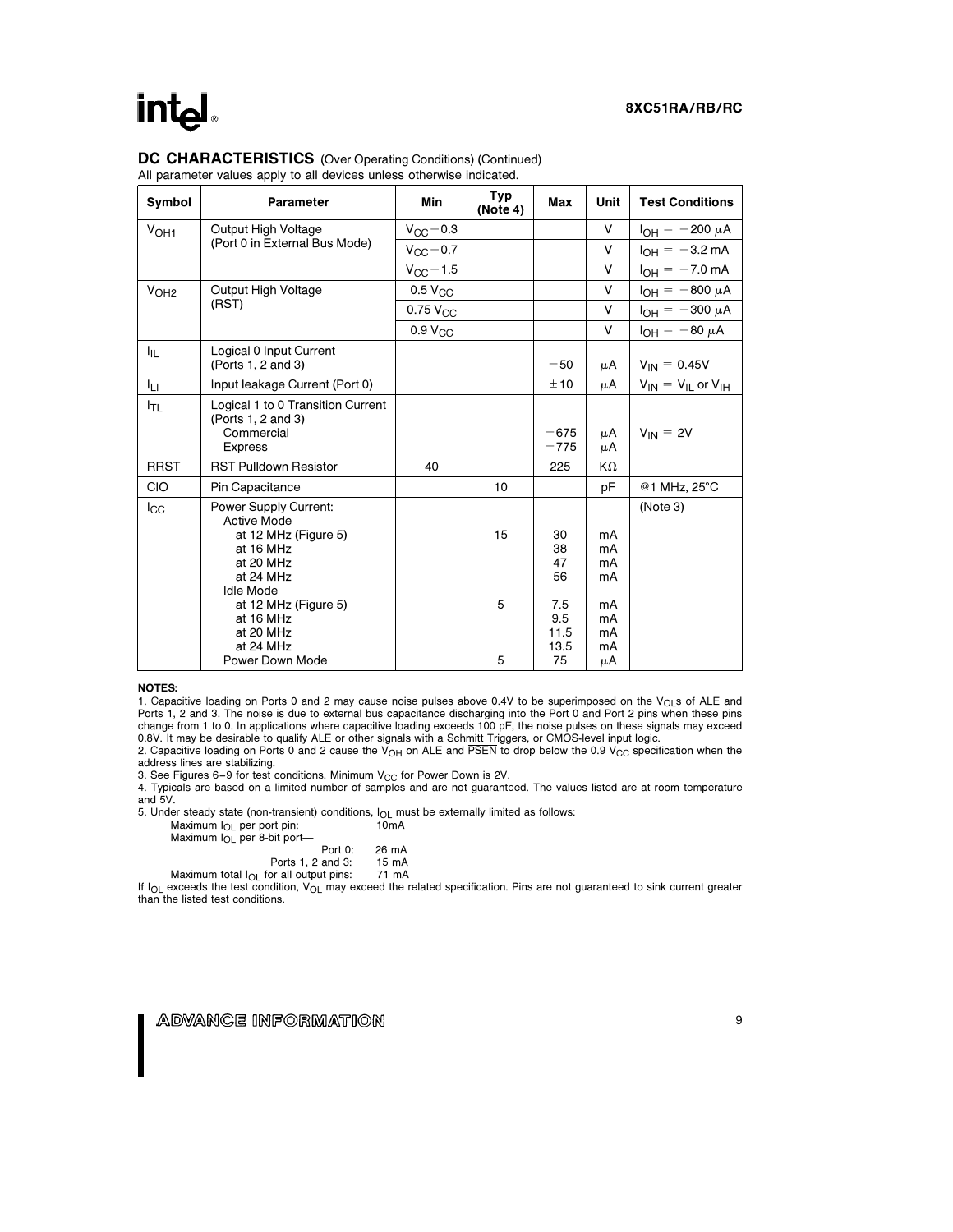







Figure 7. I<sub>CC</sub> Test Condition Idle Mode

 $V_{CC}$  = 2.0V to 6.0V



Figure 9. Clock Signal Waveform for  $I_{CC}$  Tests in Active and Idle Modes. TCLCH = TCHCL = 5 ns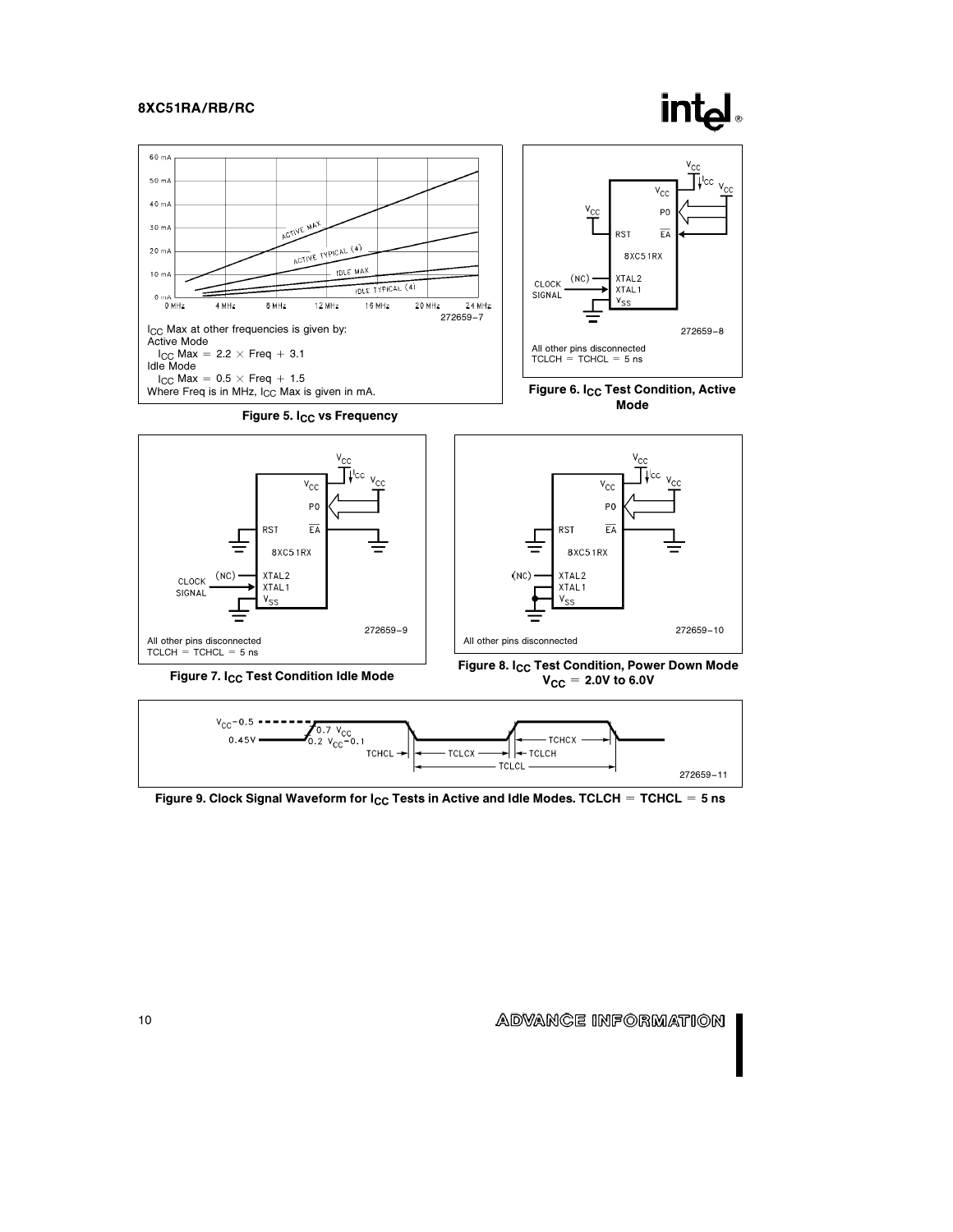# int<sub>e</sub>

# 8XC51RA/RB/RC

# EXPLANATION OF THE AC SYMBOLS

Each timing symbol has 5 characters. The first character is always a 'T' (stands for time). The other characters, depending on their positions, stand for the name of a signal or the logical status of that signal. The following is a list of all the characters and what they stand for.

- A: Address
- C: Clock
- D: Input Data
- H: Logic level HIGH

I: Instruction (program memory contents)

L: Logic level LOW, or ALE

- P: PSEN Q: Output Data
- R: RD signal
- T: Time
- V: Valid
- W: WR signal
- X: No longer a valid logic level
- Z: Float

For example,

 $TAVLL = Time from Address Valid to ALE Low$ TLLPL  $=$  Time from ALE Low to  $\overline{PSEN}$  Low

AC CHARACTERISTICS (Over Operating Conditions, Load Capacitance for Port 0, ALE/PROG and  $\overline{\text{PSEN}}$  = 100 pF, Load Capacitance for All Other Outputs = 80 pF)

#### EXTERNAL MEMORY CHARACTERISTICS

All parameter values apply to all devices unless otherwise indicated. In this table, 8XC51RX refers to 8XC51RX and 8XC51RX-1. 8XC51RX-24 refers to 8XC51RX-20 and 8XC51RX-24.

| <b>Description</b><br>Symbol |                                                                          | 12 MHz<br><b>Oscillator</b> |     | 20 MHz<br><b>Oscillator</b> |     | 24 MHz<br><b>Oscillator</b> |     | Variable<br><b>Oscillator</b> |                                      | <b>Units</b>                                         |
|------------------------------|--------------------------------------------------------------------------|-----------------------------|-----|-----------------------------|-----|-----------------------------|-----|-------------------------------|--------------------------------------|------------------------------------------------------|
|                              |                                                                          | Min                         | Max | Min                         | Max | Min                         | Max | Min                           | Max                                  |                                                      |
| 1/TCLCL                      | Oscillator Frequency<br>8XC51RX<br>8XC51RX-1<br>8XC51RX-20<br>8XC51RX-24 |                             |     |                             |     |                             |     | 3.5<br>3.5<br>3.5<br>3.5      | 12<br>16<br>20<br>24                 | <b>MHz</b><br><b>MHz</b><br><b>MHz</b><br><b>MHz</b> |
| <b>TLHLL</b>                 | <b>ALE Pulse Width</b>                                                   | 127                         |     | 60                          |     | 43                          |     | 2 TCLCL $-40$                 |                                      | ns                                                   |
| <b>TAVLL</b>                 | Address Valid to<br>ALE Low                                              | 43                          |     | 10                          |     | 12                          |     | $TCLCL - 40$                  |                                      | ns                                                   |
| <b>TLLAX</b>                 | Address Hold After<br><b>ALE Low</b>                                     | 53                          |     | 20                          |     | 12                          |     | $TCLCL - 30$                  |                                      | ns                                                   |
| <b>TLLIV</b>                 | ALE Low to Valid<br>Instruction In<br>8XC51RX<br>8XC51RX-24              |                             | 234 |                             | 125 |                             | 91  |                               | 4 TCLCL $-$ 100<br>$4$ TCLCL $-75$   | ns<br>ns                                             |
| <b>TLLPL</b>                 | ALE Low to PSEN<br>Low                                                   | 53                          |     | 20                          |     | 12                          |     | $TCLCL - 30$                  |                                      | ns                                                   |
| <b>TPLPH</b>                 | <b>PSEN Pulse Width</b>                                                  | 205                         |     | 105                         |     | 80                          |     | $3$ TCLCL $-45$               |                                      | ns                                                   |
| <b>TPLIV</b>                 | <b>PSEN Low to Valid</b><br>Instruction In<br>8XC51RX<br>8XC51RX-24      |                             | 145 |                             | 60  |                             | 35  |                               | $3$ TCLCL $-$ 105<br>$3$ TCLCL $-90$ | ns<br>ns                                             |
| <b>TPXIX</b>                 | Input Instruction<br><b>Hold After PSEN</b>                              | $\Omega$                    |     | $\Omega$                    |     | $\Omega$                    |     | $\Omega$                      |                                      | ns                                                   |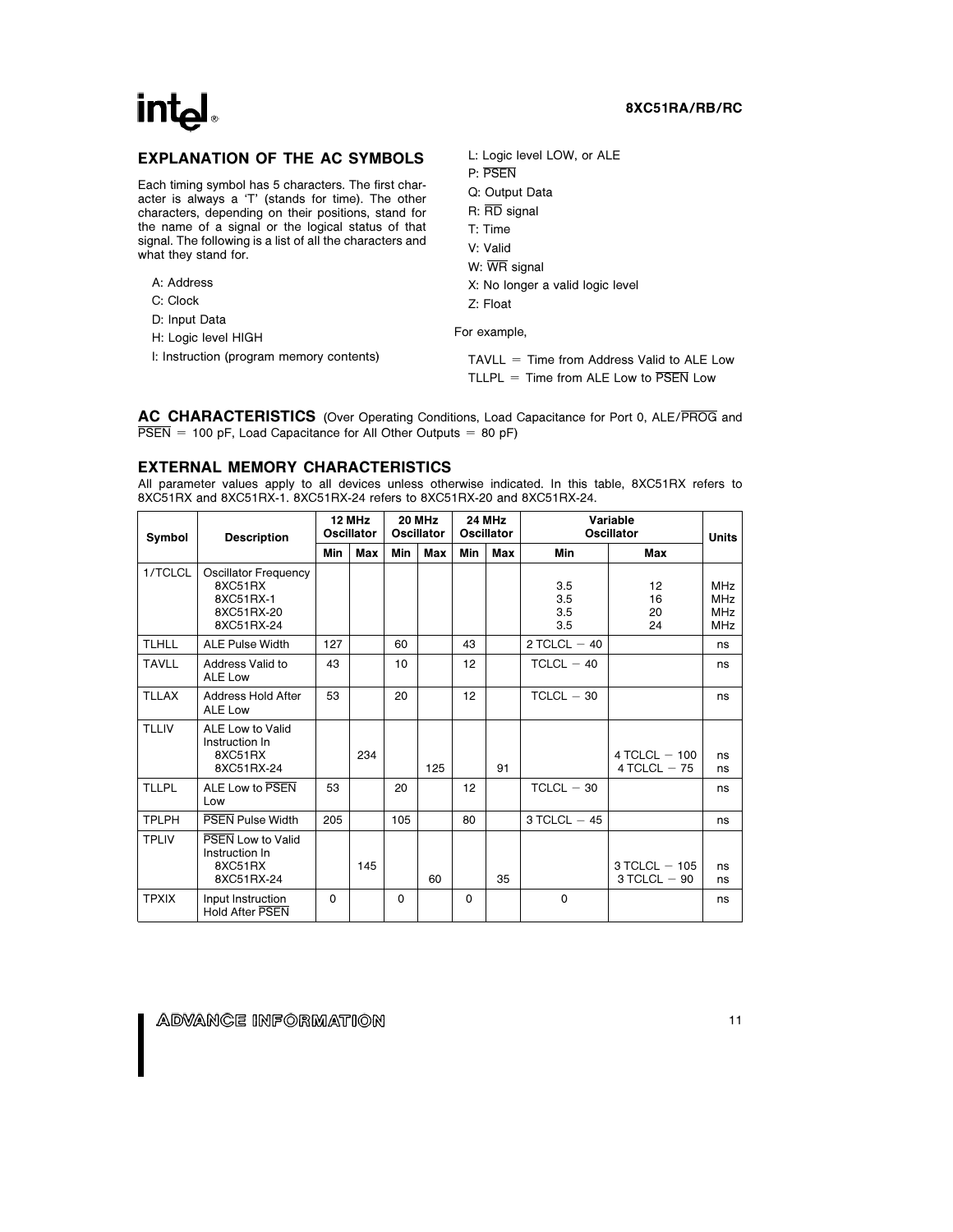

# EXTERNAL MEMORY CHARACTERISTICS (Continued)

All parameter values apply to all devices unless otherwise indicated.

| Symbol       | <b>Description</b>                                          |     | 12 MHz<br><b>Oscillator</b> | 20 MHz<br><b>Oscillator</b> |          | 24 MHz<br><b>Oscillator</b> |          | Variable<br><b>Oscillator</b>                |                                     | <b>Units</b>   |
|--------------|-------------------------------------------------------------|-----|-----------------------------|-----------------------------|----------|-----------------------------|----------|----------------------------------------------|-------------------------------------|----------------|
|              |                                                             |     | Max                         | Min                         | Max      | Min                         | Max      | Min                                          | Max                                 |                |
| <b>TPXIZ</b> | Input Instruction Float After<br><b>PSEN</b><br>8XC51RX     |     | 59                          |                             |          |                             |          |                                              | $TCLCL-25$                          |                |
|              | 8XC51RX-24                                                  |     |                             |                             | 30       |                             | 21       |                                              | $TCLCL-20$                          | ns<br>ns       |
| <b>TAVIV</b> | Address to Valid Instruction<br><b>In</b>                   |     | 312                         |                             | 145      |                             | 103      |                                              | $5$ TCLCL $-105$                    | ns             |
| <b>TPLAZ</b> | PSEN Low to Address Float                                   |     | 10                          |                             | 10       |                             | 10       |                                              | 10                                  | ns             |
| <b>TRLRH</b> | <b>RD</b> Pulse Width                                       | 400 |                             | 200                         |          | 150                         |          | 6 TCLCL-100                                  |                                     | ns             |
| <b>TWLWH</b> | <b>WR Pulse Width</b>                                       | 400 |                             | 200                         |          | 150                         |          | $6$ TCLCL $-100$                             |                                     | ns             |
| <b>TRLDV</b> | RD Low to Valid Data In<br>8XC51RX<br>8XC51RX-24            |     | 252                         |                             | 155      |                             | 113      |                                              | 5 TCLCL-165<br>$5$ TCLCL $-95$      | ns<br>ns       |
| <b>TRHDX</b> | Data Hold After RD                                          | 0   |                             | $\mathbf 0$                 |          | 0                           |          | $\mathbf 0$                                  |                                     | ns             |
| <b>TRHDZ</b> | Data Float After RD                                         |     | 107                         |                             | 40       |                             | 23       |                                              | $2$ TCLCL $-60$                     | ns             |
| <b>TLLDV</b> | ALE Low to Valid Data In<br>8XC51RX<br>8XC51RX-24           |     | 517                         |                             | 310      |                             | 243      |                                              | $8$ TCLCL $-150$<br>$8$ TCLCL $-90$ | ns<br>ns       |
| <b>TAVDV</b> | Address to Valid Data In<br>8XC51RX<br>8XC51RX-24           |     | 585                         |                             | 360      |                             | 285      |                                              | $9$ TCLCL $-165$<br>$9$ TCLCL $-90$ | ns<br>ns       |
| <b>TLLWL</b> | ALE Low to RD or WR Low                                     | 200 | 300                         | 100                         | 200      | 75                          | 175      | $3$ TCLCL $-50$                              | $3 TCLCL + 50$                      | ns             |
| <b>TAVWL</b> | Address Valid to WR Low<br>8XC51RX<br>8XC51RX-24            | 203 |                             | 110                         |          | 77                          |          | 4 TCLCL-130<br>4 TCLCL-90                    |                                     | ns<br>ns       |
| <b>TQVWX</b> | Data Valid before WR<br>8XC51RX<br>8XC51RX-20<br>8XC51RX-24 | 33  |                             | 15                          |          | 12                          |          | $TCLCL - 50$<br>$TCLCL - 35$<br>$TCLCL - 30$ |                                     | ns<br>ns<br>ns |
| <b>TWHQX</b> | Data Hold after WR<br>8XC51RX<br>8XC51RX-20<br>8XC51RX-24   | 33  |                             | 10                          |          | $\overline{7}$              |          | TCLCL-50<br>$TCLCL - 40$<br>$TCLCL - 30$     |                                     | ns<br>ns<br>ns |
| <b>TQVWH</b> | Data Valid to WR High<br>8XC51RX<br>8XC51RX-24              | 433 |                             | 280                         |          | 222                         |          | $7$ TCLCL $-150$<br>$7$ TCLCL $-70$          |                                     | ns<br>ns       |
| <b>TRLAZ</b> | RD Low to Address Float                                     |     | $\mathbf 0$                 |                             | $\Omega$ |                             | $\Omega$ |                                              | $\mathbf 0$                         | ns             |
| <b>TWHLH</b> | RD or WR High to ALE High<br>8XC51RX<br>8XC51RX-24          | 43  | 123                         | 10                          | 90       | 12                          | 71       | $TCLCL-40$<br>$TCLCL - 30$                   | $TCLCL + 40$<br>$TCLCL + 30$        | ns             |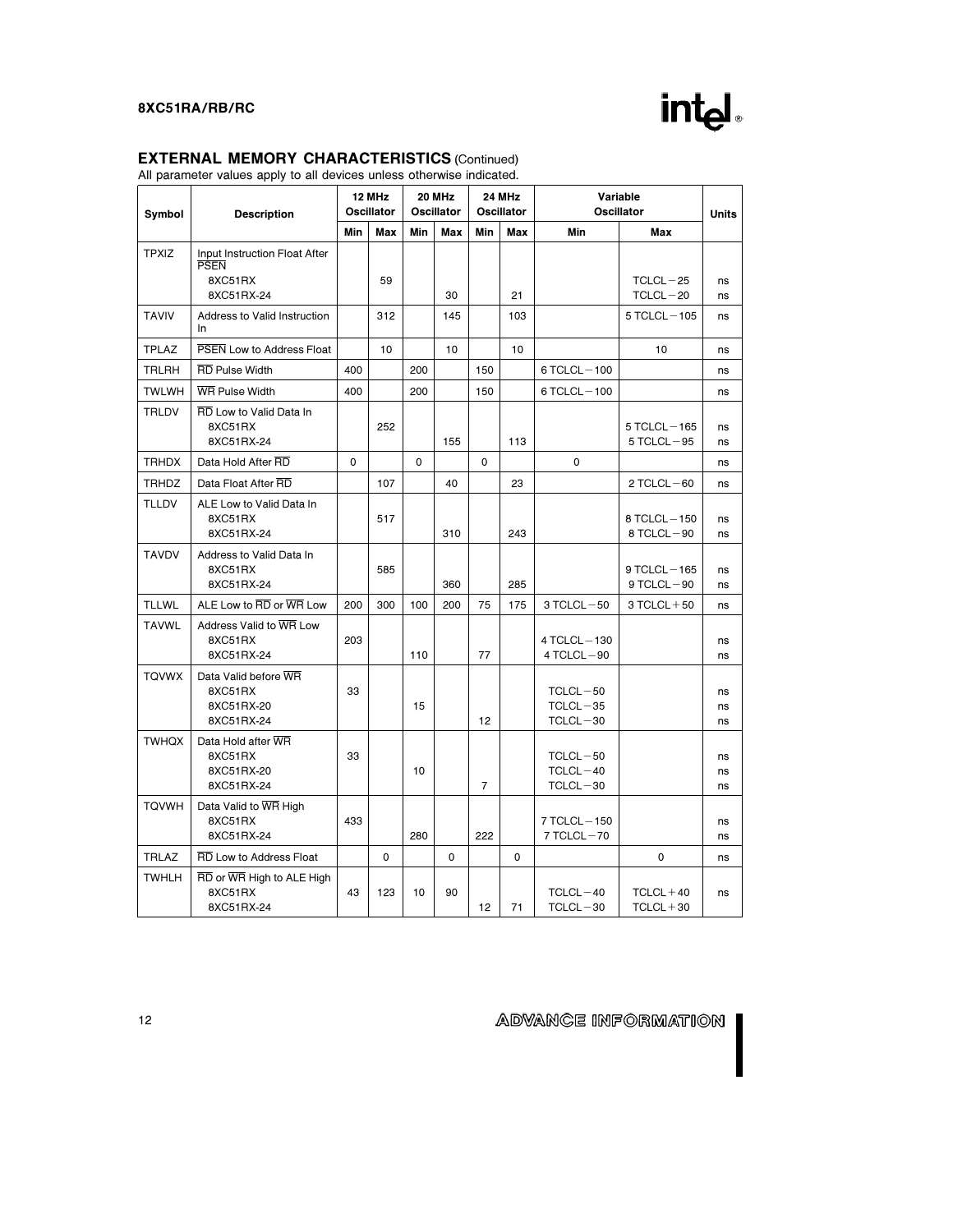# int<sub>el</sub>

# EXTERNAL PROGRAM MEMORY READ CYCLE



# EXTERNAL DATA MEMORY READ CYCLE



# EXTERNAL DATA MEMORY WRITE CYCLE

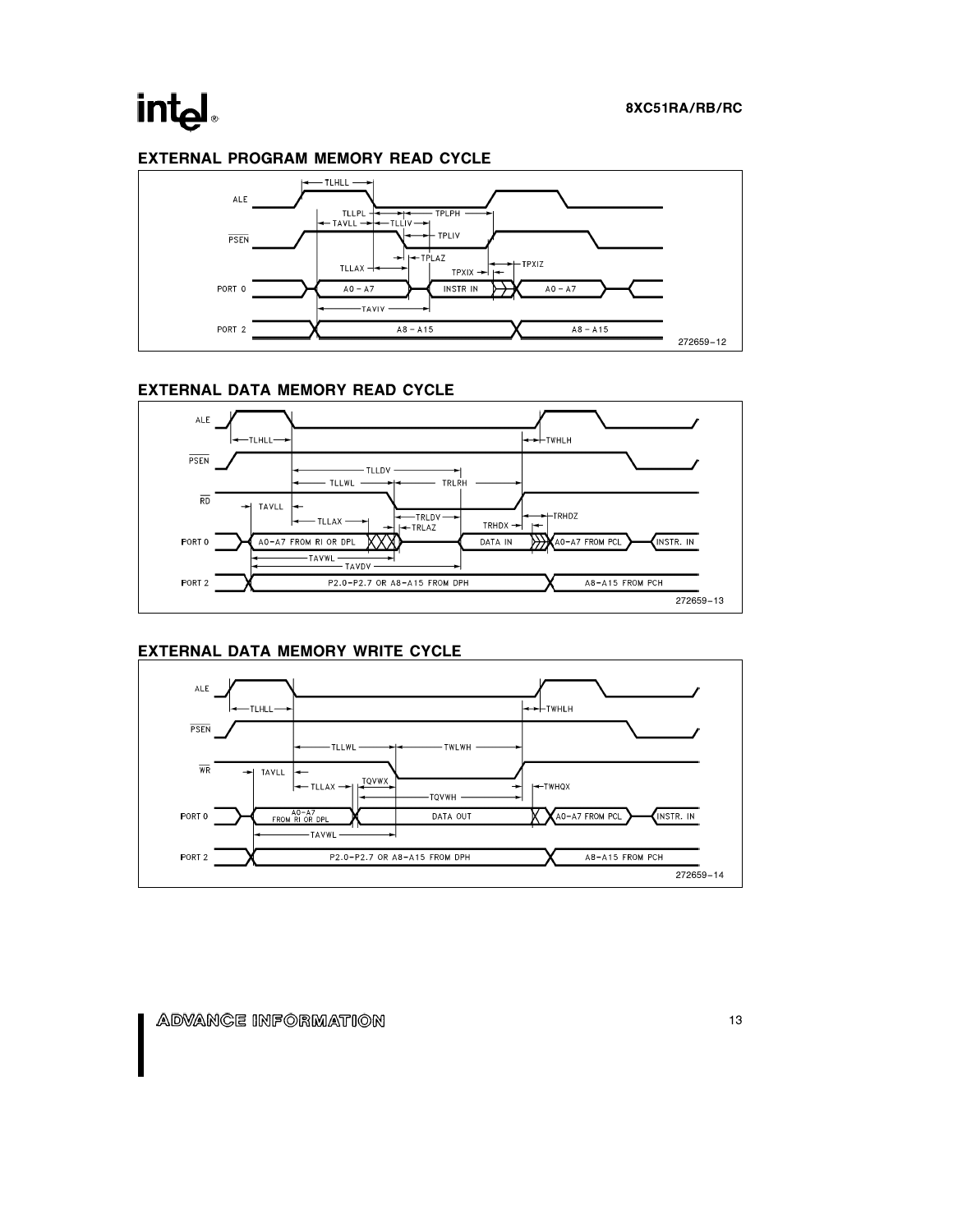

# SERIAL PORT TIMING - SHIFT REGISTER MODE

| Symbol       | <b>Parameter</b>                                                               | 12 MHz<br><b>Oscillator</b> |     | 20 MHz<br><b>Oscillator</b> |     | <b>24 MHz</b><br><b>Oscillator</b> |     | Variable<br><b>Oscillator</b>       |                  | <b>Units</b> |
|--------------|--------------------------------------------------------------------------------|-----------------------------|-----|-----------------------------|-----|------------------------------------|-----|-------------------------------------|------------------|--------------|
|              |                                                                                | Min                         | Max | Min                         | Max | Min                                | Max | Min                                 | Max              |              |
| <b>TXLXL</b> | Serial Port Clock<br>Cycle Time                                                | 1                           |     | 0.600                       |     | 0.500                              |     | 12 TCLCL                            |                  | $\mu$ S      |
| <b>TQVXH</b> | Output Data<br>Setup to Clock<br>Rising Edge                                   | 700                         |     | 367                         |     |                                    | 284 | 10 TCLCL $-$ 133                    |                  | ns           |
| <b>TXHQX</b> | Output Data<br><b>Hold after Clock</b><br>Rising Edge<br>8XC51RX<br>8XC51RX-24 | 50                          |     | 50                          |     | 34                                 |     | $2$ TCLCL $-117$<br>$2$ TCLCL $-50$ |                  | ns<br>ns     |
| <b>TXHDX</b> | Input Data Hold<br>After Clock<br>Rising Edge                                  | $\Omega$                    |     | $\Omega$                    |     | $\Omega$                           |     | 0                                   |                  | ns           |
| <b>TXHDV</b> | Clock Rising<br>Edge to Input<br>Data Valid                                    |                             | 700 |                             | 367 |                                    | 284 |                                     | 10 TCLCL $-$ 133 | ns           |

#### **Test Conditions:** Over Operating Conditions; Load Capacitance  $= 80$  pF

# SHIFT REGISTER MODE TIMING WAVEFORMS

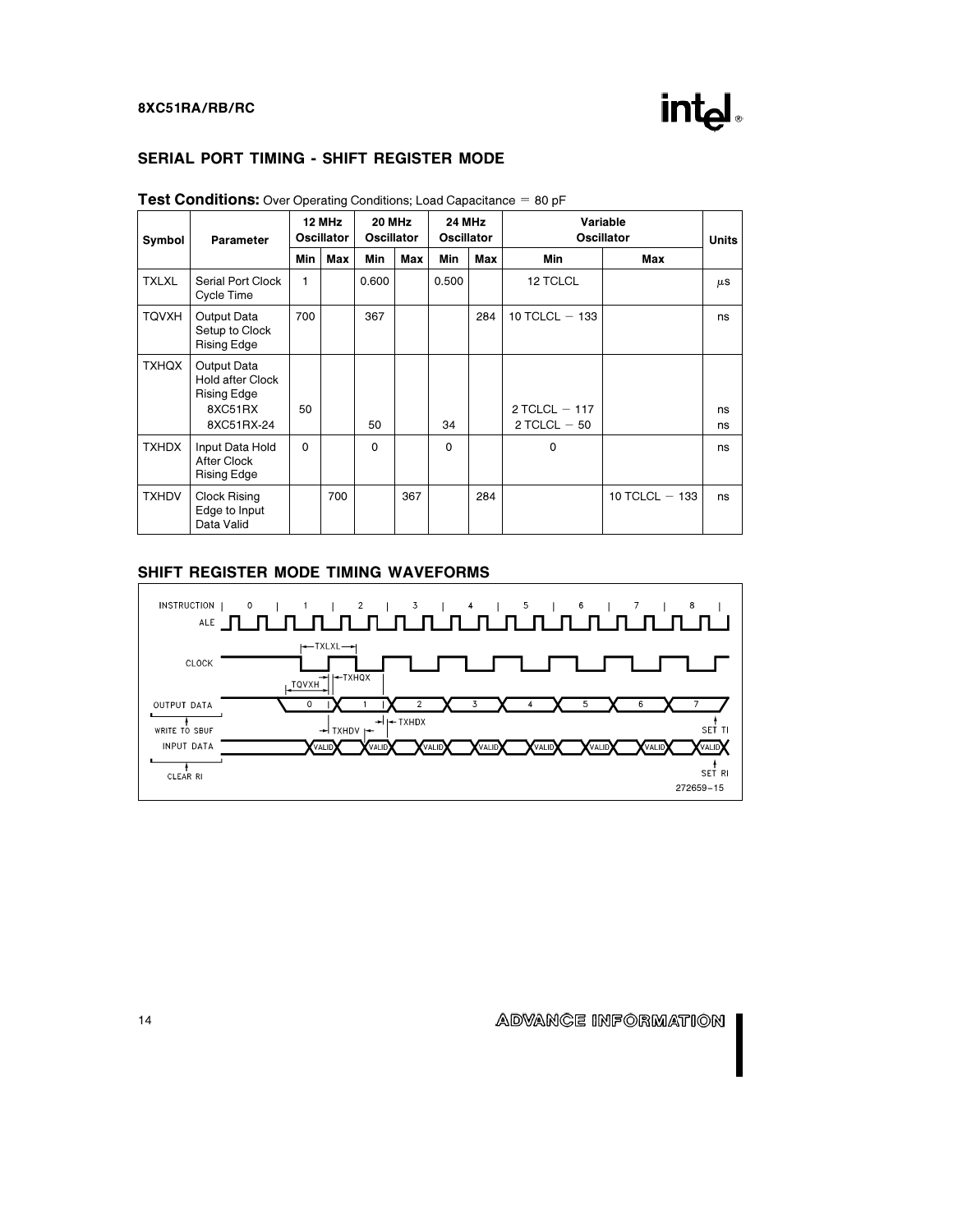# intel.

### 8XC51RA/RB/RC

# EXTERNAL CLOCK DRIVE

| Symbol       | Parameter                                                                       | Min                      | Max                     | <b>Units</b>   |
|--------------|---------------------------------------------------------------------------------|--------------------------|-------------------------|----------------|
| 1/TCLCL      | <b>Oscillator Frequency</b><br>8XC51RX<br>8XC51RX-1<br>8XC51RX-20<br>8XC51RX-24 | 3.5<br>3.5<br>3.5<br>3.5 | 12<br>16<br>20<br>24    | <b>MHz</b>     |
| <b>TCHCX</b> | <b>High Time</b>                                                                | $0.35$ $T_{\rm OSC}$     | $0.65$ $T_{\rm OSC}$    | ns             |
| <b>TCLCX</b> | Low Time                                                                        | $0.35$ $TOSC$            | $0.65$ T <sub>OSC</sub> | ns             |
| <b>TCLCH</b> | <b>Rise Time</b><br>8XC51RX<br>8XC51RX-24                                       |                          | 20<br>10                | ns<br>ns       |
| <b>TCHCL</b> | Fall Time20<br>8XC51RX<br>8XC51RX-24                                            |                          | 20<br>10                | ns<br>ns<br>ns |

# EXTERNAL CLOCK DRIVE WAVEFORM



#### AC TESTING INPUT, OUTPUT WAVEFORMS





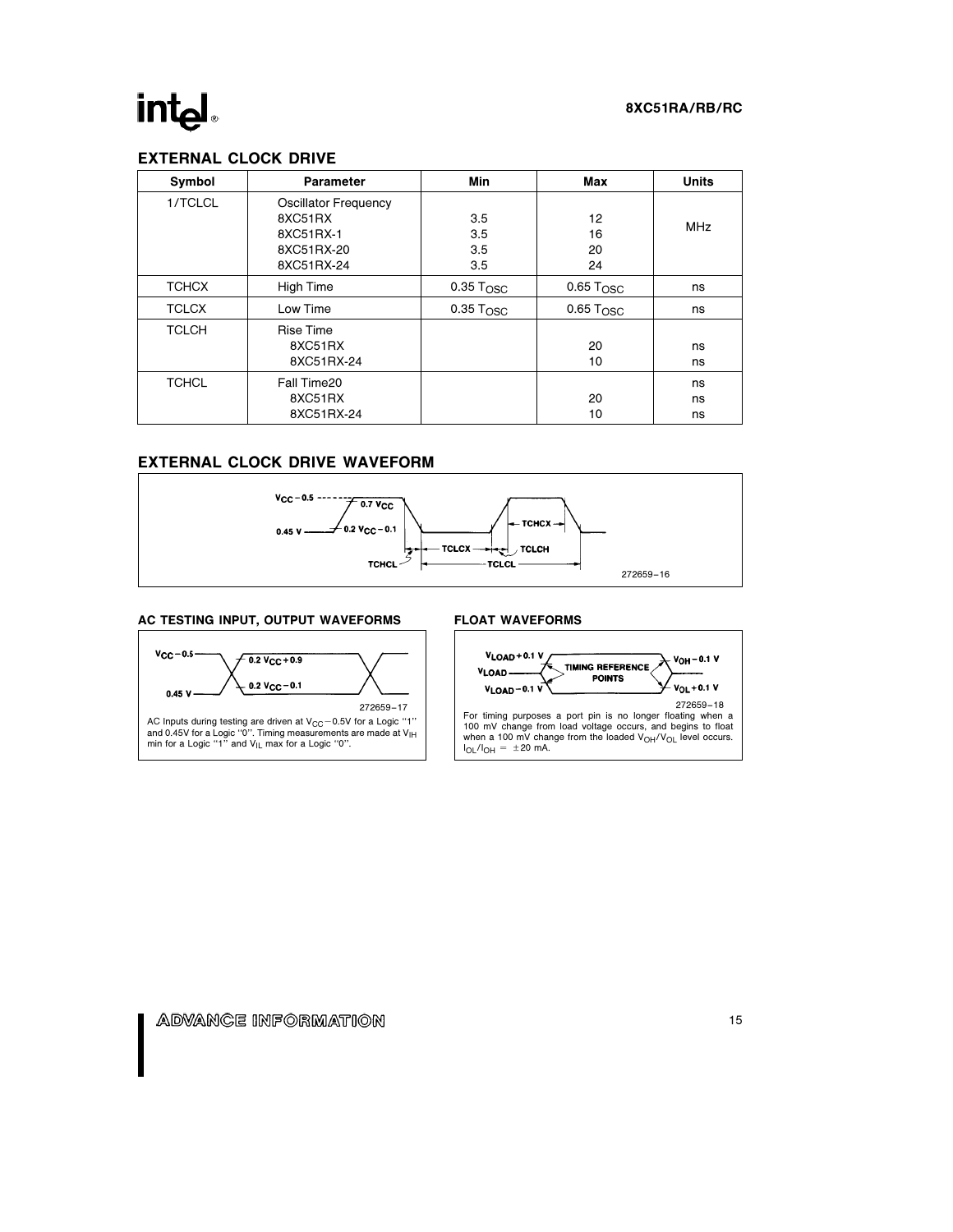

## PROGRAMMING THE EPROM

The part must be running with a 4 MHz to 6 MHz oscillator. The address of an EPROM location to be programmed is applied to address lines while the code byte to be programmed in that location is applied to data lines. Control and program signals must be held at the levels indicated in Table 4. Normally  $E$ A/V<sub>PP</sub> is held at logic high until just before ALE/  $\overline{PROG}$  is to be pulsed. The  $\overline{EA}/V_{PP}$  is raised to  $V_{PP}$ , ALE/PROG is pulsed low and then  $\overline{EA}/V_{PP}$  is returned to a high (also refer to timing diagrams).

#### NOTES:

• Exceeding the V<sub>PP</sub> maximum for any amount of time could damage the device permanently. The V<sub>PP</sub> source must be well regulated and free of glitches.

# DEFINITION OF TERMS

ADDRESS LINES: P1.0 –P1.7, P2.0 –P2.5 respectively for A0-A13.

DATA LINES: P0.0-P0.7 for D0-D7.

CONTROL SIGNALS: RST, PSEN, P2.6, P2.7, P3.3, P3.6, P3.7

PROGRAM SIGNALS: ALE/PROG, EA/V<sub>PP</sub>

| Mode                                      |       | <b>RST</b> | <b>PSEN</b> | ALE/<br><b>PROG</b> | $E_{A}$<br>V <sub>PP</sub> | P <sub>2.6</sub> | P <sub>2.7</sub> | P <sub>3.3</sub> | P3.6 | P <sub>3.7</sub> |
|-------------------------------------------|-------|------------|-------------|---------------------|----------------------------|------------------|------------------|------------------|------|------------------|
| Program Code Data                         |       | н          |             | ᅚ                   | 12.75V                     |                  | Н                | н                | Н    | Н                |
| Verify Code Data                          |       | н          |             | н                   | н                          |                  | L                | L                | н    | Н                |
| Program Encryption<br>Array Address 0-3FH |       | н          |             | ᅚ                   | 12.75V                     |                  | н                | н                |      | н                |
| Program Lock                              | Bit 1 | н          |             | ヿГ                  | 12.75V                     | н                | н                | н                | н    | Н                |
| <b>Bits</b>                               | Bit 2 | н          |             | ᅚ                   | 12.75V                     | н                | н                | н                |      |                  |
|                                           | Bit 3 | н          |             | ᅚ                   | 12.75V                     | Н                | L                | н                | н    |                  |
| Read Signature Byte                       |       | н          |             | н                   | н                          |                  |                  |                  |      |                  |

#### Table 4. EPROM Programming Modes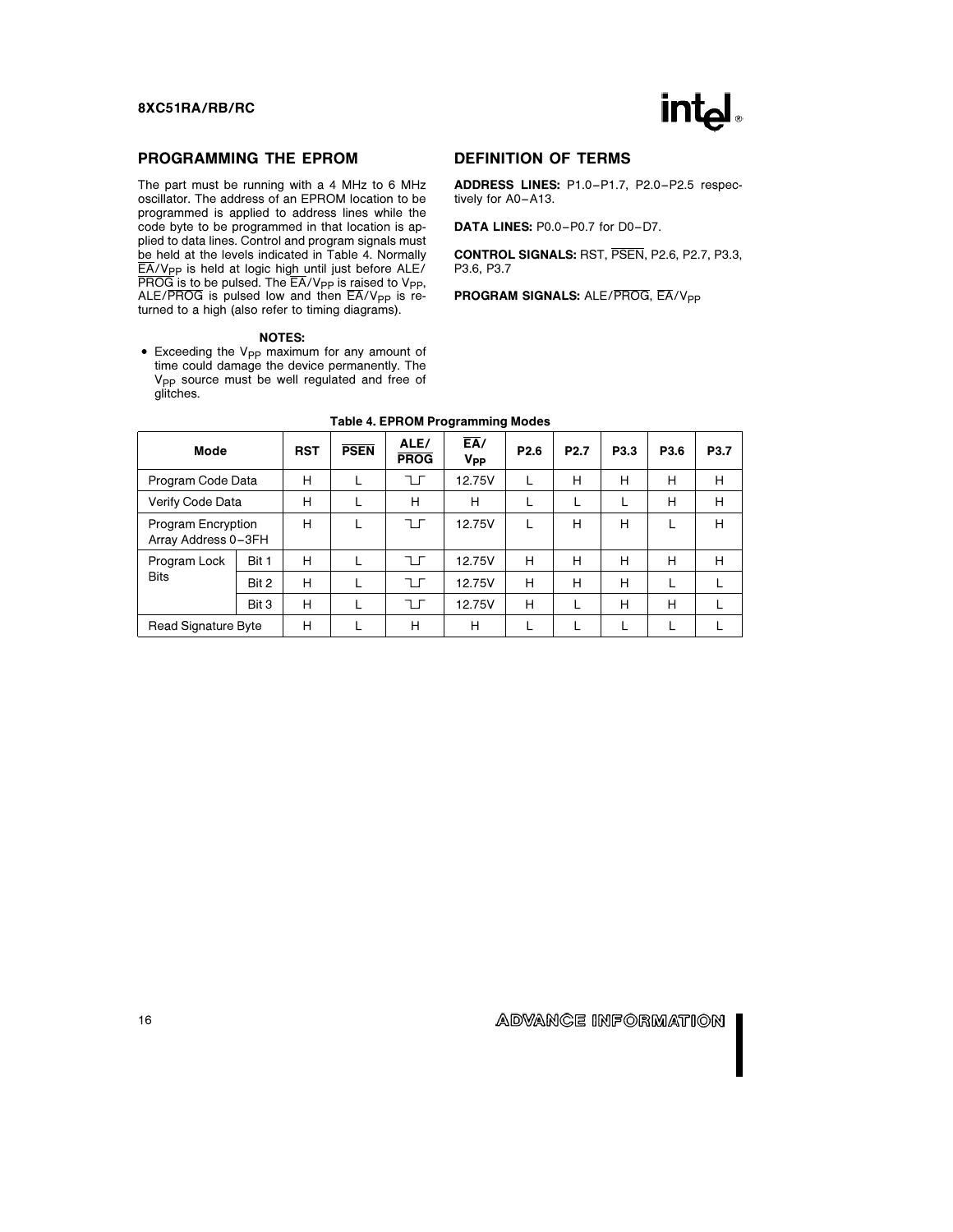# **intel**



Figure 10. Programming the EPROM

### PROGRAMMING ALGORITHM

Refer to Table 4 and Figures 10 and 11 for address, data, and control signals set up. To program the 87C51RX the following sequence must be exercised.

- 1. Input the valid address on the address lines.
- 2. Input the appropriate data byte on the data lines.
- 3. Activate the correct combination of control signals.
- 4. Raise  $\overline{\mathsf{EA}}/\mathsf{V}_{\mathsf{PP}}$  from  $\mathsf{V}_{\mathsf{CC}}$  to 12.75V  $\pm$  0.25V.
- 5. Pulse ALE/PROG 5 times for the EPROM array, and 25 times for the encryption table and the lock bits.

Repeat 1 through 5 changing the address and data for the entire array or until the end of the object file is reached.

#### PROGRAM VERIFY

Program verify may be done after each byte or block of bytes is programmed. In either case a complete verify of the programmed array will ensure reliable programming of the 87C51RX.

The lock bits cannot be directly verified. Verification of the lock bits is done by observing that their features are enabled.



Figure 11. Programming Signal's Waveforms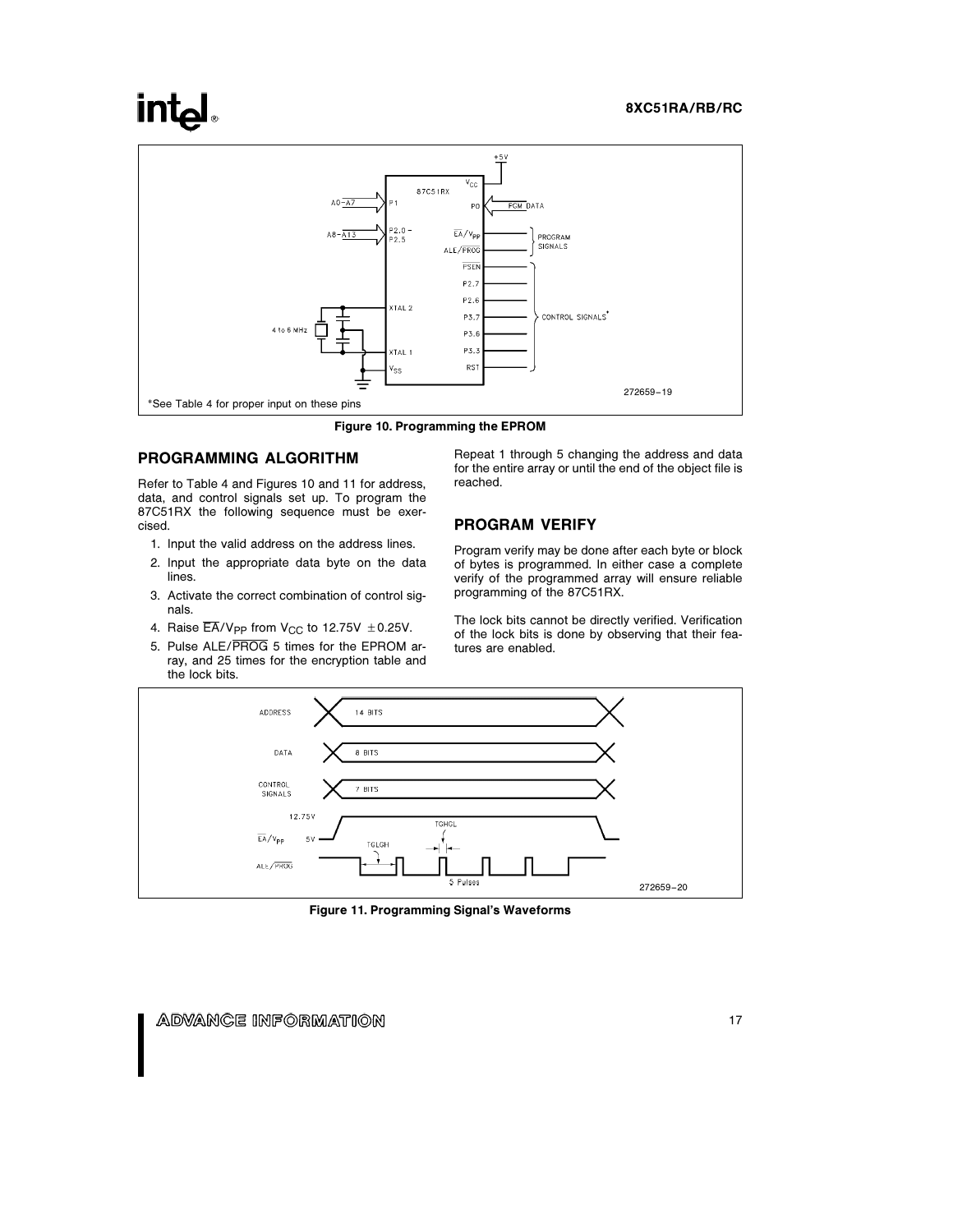#### ROM and EPROM Lock System

The program lock system, when programmed, protects the onboard program against software piracy.

The 83C51RX has a one-level program lock system and a 64-byte encryption table. See line 2 of Table 5. If program protection is desired. the user submits the encryption table with their code. and both the lock-bit and encryption array are programmed by the factory. The encryption array is not available without the lock bit. For the lock bit to be programmed, the user must submit an encryption table.

The 87C51RX has a 3-level program lock system and a 64-byte encryption array. Since this is an EPROM device, all locations are user-programmable. See Table 5.

# Encryption Array

Within the EPROM array are 64 bytes of Encryption Array that are initially unprogrammed (all 1's). Every time that a byte is addressed during a verify, 6 address lines are used to select a byte of the Encryption Array. This byte is then exclusive-NOR'ed (XNOR) with the code byte, creating an Encryption Verify byte. The algorithm, with the array in the unprogrammed state (all 1's), will return the code in its original, unmodified form. For programming the Encryption Array, refer to Table 4 (Programming the EPROM).

When using the encryption array, one important factor needs to be considered. If a code byte has the value 0FFH, verifying the byte will produce the encryption byte value. If a large block ( $>64$  bytes) of code is left unprogrammed, a verification routine will display the contents of the encryption array. For this reason all unused code bytes should be programmed with some value other than 0FFH, and not all of them the same value. This will ensure maximum program protection.

#### Program Lock Bits

The 87C51RX has 3 programmable lock bits that when programmed according to Table 5 will provide different levels of protection for the on-chip code and data.

If any program lock bits were programmed, erasing the EPROM will not erase the program lock bits and programming of the EPROM is disabled.

#### Reading the Signature Bytes

The 8XC51RX has 3 signature bytes in locations 30H, 31H, and 60H. To read these bytes follow the procedure for EPROM verify, but activate the control lines provided in Table 4 for Read Signature Byte.

| Location | <b>Device</b> | <b>Contents</b>  |
|----------|---------------|------------------|
| 30H      | All           | 89H              |
| 31H      | All           | 58H              |
| 60H      | 87C51RC       | C <sub>2</sub> H |
|          | 87C51RB       | C <sub>1</sub> H |
|          | 87C51RA       | <b>COH</b>       |
|          | 83C51RC       | 42H/C2H          |
|          | 83C51RB       | 41H/C1H          |
|          | 83C51RA       | 40H/C0H          |

#### Erasure Characteristics (Windowed Packages Only)

Erasure of the EPROM begins to occur when the chip is exposed to light with wavelength shorter than approximately 4,000 Angstroms. Since sunlight and fluorescent lighting have wavelengths in this range, exposure to these light sources over an extended time (about 1 week in sunlight, or 3 years in roomlevel fluorescent lighting) could cause inadvertent erasure. If an application subjects the device to this type of exposure, it is suggested that an opaque label be placed over the window.

The recommended erasure procedure is exposure to ultraviolet light (at 2537 Angstroms) to an integrated dose of at least 15 W-sec/cm2. Exposing the EPROM to an ultraviolet lamp of 12,000  $\mu$ W/cm<sup>2</sup> rating for 30 minutes, at a distance of about 1 inch, should be sufficient.

Erasure leaves all the EPROM Cells in a 1's state.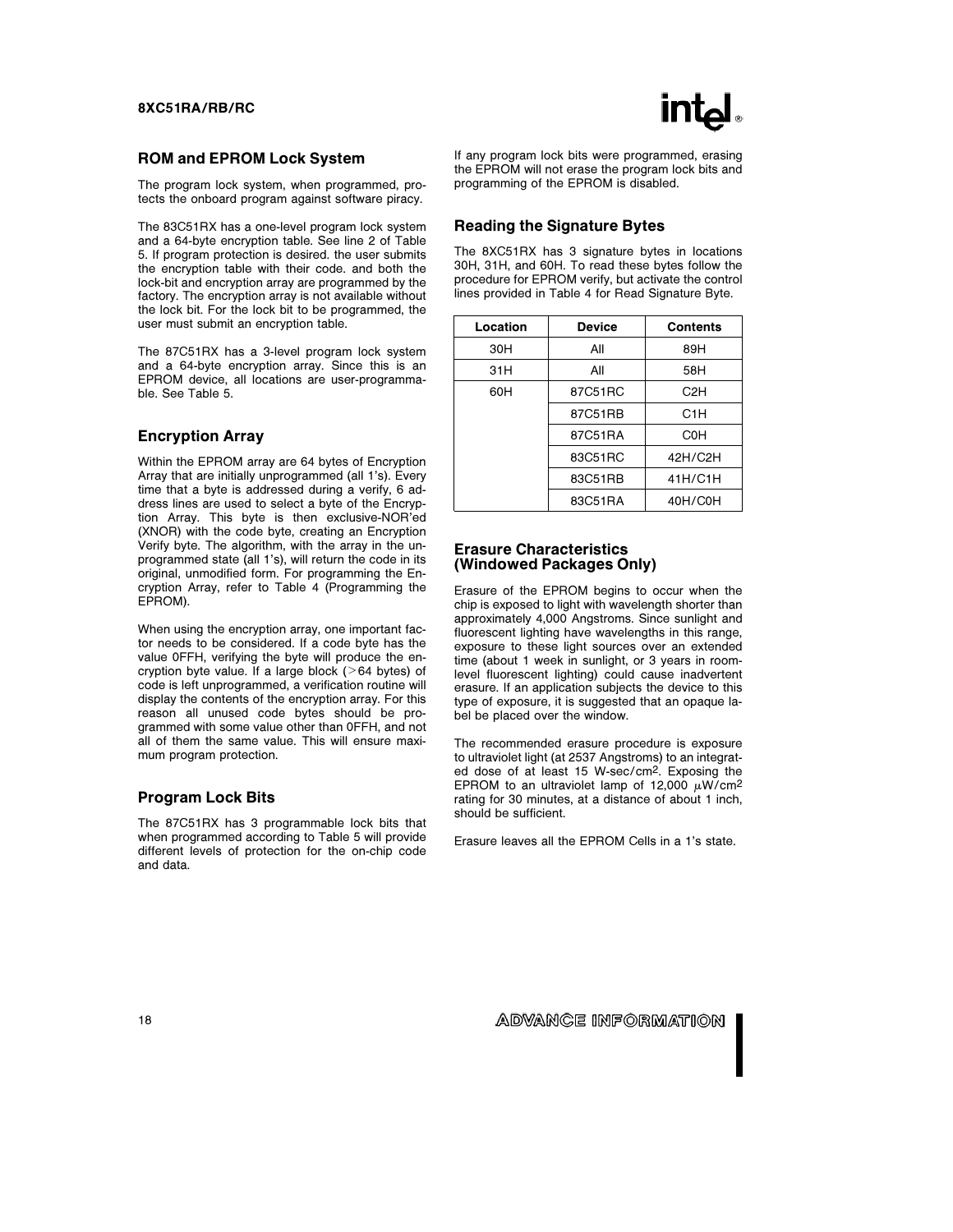# intel.

| <b>Program Lock Bits</b> |                 |                 |                 |                                                                                                                                                                                                                 |  |  |  |  |
|--------------------------|-----------------|-----------------|-----------------|-----------------------------------------------------------------------------------------------------------------------------------------------------------------------------------------------------------------|--|--|--|--|
|                          | LB <sub>1</sub> | LB <sub>2</sub> | LB <sub>3</sub> | <b>Protection Type</b>                                                                                                                                                                                          |  |  |  |  |
|                          | U               | U               | U               | No Program Lock features enabled. (Code verify will still be encrypted by the<br>Encryption Array if programmed.)                                                                                               |  |  |  |  |
| 2                        | P               | U               | U               | MOVC instructions executed from external program memory are disabled from<br>fetching code bytes from internal memory, EA is sampled and latched on<br>Reset, and further programming of the EPROM is disabled. |  |  |  |  |
| 3                        | P               | P               | U               | Same as 2, also verify is disabled.                                                                                                                                                                             |  |  |  |  |
| 4                        | P               | P               | P               | Same as 3, also external execution is disabled.                                                                                                                                                                 |  |  |  |  |

#### Table 5. Program Lock Bits and the Features

NOTE:

Any other combination of the lock bits is not defined.

# EPROM PROGRAMMING AND VERIFICATION CHARACTERISTICS

|                 | $(T_A = 21^{\circ}$ C to 27°C; V <sub>CC</sub> = 5V ± 20%; V <sub>SS</sub> = 0V) |             |         |              |  |  |  |  |  |  |  |
|-----------------|----------------------------------------------------------------------------------|-------------|---------|--------------|--|--|--|--|--|--|--|
| Symbol          | Parameter                                                                        | Min         | Max     | <b>Units</b> |  |  |  |  |  |  |  |
| V <sub>PP</sub> | Programming Supply Voltage                                                       | 12.5        | 13.0    | V            |  |  |  |  |  |  |  |
| Ipp             | <b>Programming Supply Current</b>                                                |             | 75      | mA           |  |  |  |  |  |  |  |
| 1/TCLCL         | <b>Oscillator Frequency</b>                                                      | 4           | 6       | MHz          |  |  |  |  |  |  |  |
| <b>TAVGL</b>    | Address Setup to PROG Low                                                        | 48TCLCL     |         |              |  |  |  |  |  |  |  |
| <b>TGHAX</b>    | Address Hold after PROG                                                          | 48TCLCL     |         |              |  |  |  |  |  |  |  |
| <b>TDVGL</b>    | Data Setup to PROG Low                                                           | 48TCLCL     |         |              |  |  |  |  |  |  |  |
| <b>TGHDX</b>    | Data Hold after PROG                                                             | 48TCLCL     |         |              |  |  |  |  |  |  |  |
| TEHSH           | (Enable) High to V <sub>PP</sub>                                                 | 48TCLCL     |         |              |  |  |  |  |  |  |  |
| <b>TSHGL</b>    | V <sub>PP</sub> Setup to PROG Low                                                | 10          |         | μS           |  |  |  |  |  |  |  |
| <b>TGHSL</b>    | V <sub>PP</sub> Hold after PROG                                                  | 10          |         | $\mu$ S      |  |  |  |  |  |  |  |
| <b>TGLGH</b>    | PROG Width                                                                       | 90          | 110     | μS           |  |  |  |  |  |  |  |
| <b>TAVQV</b>    | <b>Address to Data Valid</b>                                                     |             | 48TCLCL |              |  |  |  |  |  |  |  |
| <b>TELQV</b>    | <b>ENABLE Low to Data Valid</b>                                                  |             | 48TCLCL |              |  |  |  |  |  |  |  |
| <b>TEHQZ</b>    | Data Float after ENABLE                                                          | $\mathbf 0$ | 48TCLCL |              |  |  |  |  |  |  |  |
| TGHGL           | PROG High to PROG Low                                                            | 10          |         | μS           |  |  |  |  |  |  |  |